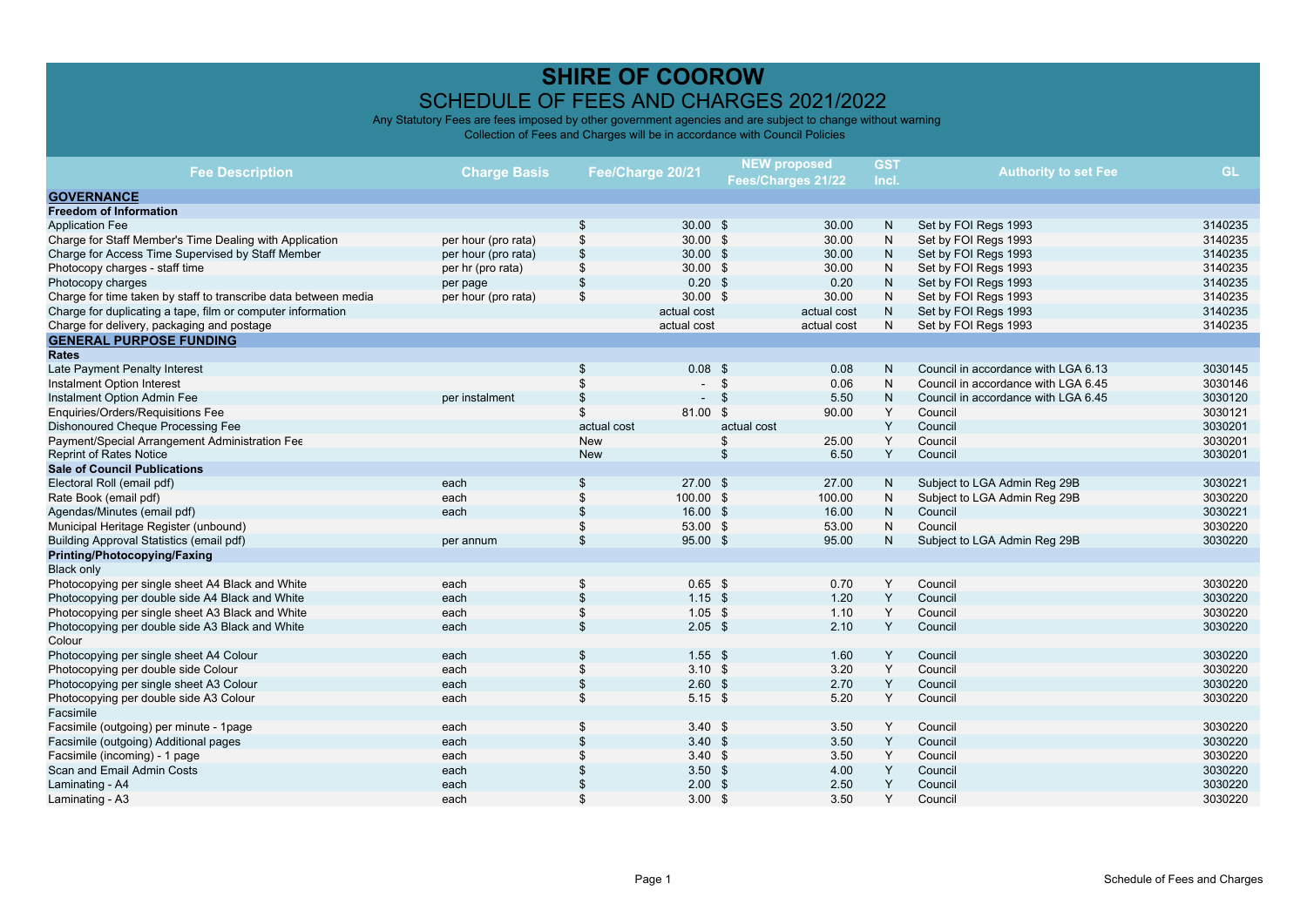| <b>Fee Description</b>                                                                                                                                                                | <b>Charge Basis</b>                                                                                                              |                           | Fee/Charge 20/21                                                     |               | <b>NEW proposed</b> | <b>GST</b>   | <b>Authority to set Fee</b> | <b>GL</b>          |
|---------------------------------------------------------------------------------------------------------------------------------------------------------------------------------------|----------------------------------------------------------------------------------------------------------------------------------|---------------------------|----------------------------------------------------------------------|---------------|---------------------|--------------|-----------------------------|--------------------|
|                                                                                                                                                                                       |                                                                                                                                  |                           |                                                                      |               | Fees/Charges 21/22  | Incl.        |                             |                    |
| <b>LAW, ORDER, PUBLIC SAFETY</b>                                                                                                                                                      |                                                                                                                                  |                           |                                                                      |               |                     |              |                             |                    |
| <b>Animal Control</b>                                                                                                                                                                 |                                                                                                                                  |                           |                                                                      |               |                     |              |                             |                    |
| Microchipping of Dogs and Cats - provided by the Shire **                                                                                                                             | per animal                                                                                                                       | \$                        | 63.50 \$                                                             |               | 63.50               | N            | Council                     | 3050235            |
| Registration of Cats (initial grant and renewal)                                                                                                                                      | per annum                                                                                                                        | \$                        | 20.00 S                                                              |               | 20.00               | $\mathsf{N}$ | Cat Regs 2012               | 3050221            |
|                                                                                                                                                                                       | 3 year period                                                                                                                    |                           | 42.50 \$                                                             |               | 42.50               | $\mathsf{N}$ | Cat Regs 2012               | 3050221            |
|                                                                                                                                                                                       | lifetime                                                                                                                         | \$                        | 100.00 \$                                                            |               | 100.00              | $\mathsf{N}$ | Cat Regs 2012               | 3050221            |
| Concessional annual rate if registered after 31 May up to 31 October                                                                                                                  | per annum                                                                                                                        | \$                        | $10.00$ \$                                                           |               | 10.00               | $\mathsf{N}$ | Cat Regs 2012               | 3050221            |
| Concessional Rates - Eligible Pensioners can claim a 50% discount                                                                                                                     |                                                                                                                                  |                           | Note: Registration of a breeding cat must be a lifetime registration |               |                     |              |                             |                    |
| <b>Registration of Dogs</b>                                                                                                                                                           |                                                                                                                                  |                           |                                                                      |               |                     |              |                             |                    |
| Dangerous dog (sterilised or unsterilised)                                                                                                                                            | per annum                                                                                                                        | \$                        | $50.00$ \$                                                           |               | 50.00               | N            | Dog Regs 2013               | 3050221            |
| Unsterilised                                                                                                                                                                          | per annum                                                                                                                        | S                         | $50.00$ \$                                                           |               | 50.00               | $\mathsf{N}$ | Dog Regs 2013               | 3050221            |
|                                                                                                                                                                                       | 3 year period                                                                                                                    | \$                        | 120.00 \$                                                            |               | 120.00              | N            | Dog Regs 2013               | 3050221            |
|                                                                                                                                                                                       | lifetime                                                                                                                         |                           | 250.00 \$                                                            |               | 250.00              | $\mathsf{N}$ | Dog Regs 2013               | 3050221            |
| Sterilised                                                                                                                                                                            | per annum                                                                                                                        |                           | $20.00$ \$                                                           |               | 20.00               | $\mathsf{N}$ | Dog Regs 2013               | 3050221            |
|                                                                                                                                                                                       | 3 year period                                                                                                                    |                           | 42.50 \$                                                             |               | 42.50               | $\mathsf{N}$ | Dog Regs 2013               | 3050221            |
|                                                                                                                                                                                       | lifetime                                                                                                                         | \$                        | 100.00 \$                                                            |               | 100.00              | N            | Dog Regs 2013               | 3050221            |
|                                                                                                                                                                                       |                                                                                                                                  |                           | Concessional Rates - Eligible Pensioners can claim a 50% discount    |               |                     |              |                             |                    |
| Guide dogs                                                                                                                                                                            |                                                                                                                                  |                           | nil                                                                  |               | nil<br>$\star$      | N            | Dog Regs 2013               | 3050221            |
| Dogs used for droving or tending stock                                                                                                                                                |                                                                                                                                  |                           | $^{\star\star}$                                                      |               | $***$               | $\mathsf{N}$ | Dog Regs 2013               | 3050221            |
| Dogs owned by pensioners                                                                                                                                                              |                                                                                                                                  |                           |                                                                      |               |                     | N            | Dog Regs 2013               | 3050221            |
| Foxhounds, bona fide kept together in a kennelled pack of >= 10                                                                                                                       | per pack                                                                                                                         | \$                        | 40.00 \$<br>$**$                                                     |               | 40.00<br>$***$      | N            | Dog Regs 2013               | 3050221            |
| Registration after 31 May in any year                                                                                                                                                 |                                                                                                                                  |                           |                                                                      |               |                     | $\mathsf{N}$ | Dog Regs 2013               | 3050221<br>3050221 |
| Dogs kept in an approved kennel, where not otherwise registered                                                                                                                       | per establishment                                                                                                                | $\mathfrak{S}$            | 200.00 \$<br>$1.00$ \$                                               |               | 200.00              | N            | Dog Regs 2013               | 3050221            |
| State Emergency Services tracker dogs                                                                                                                                                 |                                                                                                                                  | \$                        |                                                                      |               | 1.00                | $\mathsf{N}$ | Dog Regs 2013               |                    |
| 25% of fee otherwise payable ** 50% of fee otherwise payable                                                                                                                          |                                                                                                                                  | \$                        | 126.00 \$                                                            |               | 130.00              | N            | Council                     | 3050240            |
| Seizure & Impounding of Animal<br>Daily Sustenance                                                                                                                                    | per animal                                                                                                                       | \$                        | $23.00$ \$                                                           |               | 25.00               | Y            | Council                     | 3050220            |
| Surrender and/or Destruction of Dog/Cat                                                                                                                                               |                                                                                                                                  |                           | 124.00 \$                                                            |               | 125.00              | $\mathsf{N}$ | Council                     | 3050222            |
| Hire of Dog Barking Collar                                                                                                                                                            | per week                                                                                                                         |                           | 33.00 \$                                                             |               | 33.00               | ${\sf N}$    | Council                     | 3050235            |
| Replacement of Dog/Cat Licence Tag                                                                                                                                                    |                                                                                                                                  |                           | 4.30 <sup>5</sup>                                                    |               | 4.50                | $\mathsf{N}$ | Council                     | 3050235            |
| Replacement of Dog/Cat Name Tag                                                                                                                                                       |                                                                                                                                  | $\mathbf S$               | 4.30                                                                 | $\sqrt[6]{3}$ | 4.50                | $\mathsf{N}$ | Council                     | 3050235            |
| Application to keep more than 3 dogs                                                                                                                                                  | per application                                                                                                                  | new                       |                                                                      | \$            | 60.00               | $\mathsf{N}$ | Council                     | 3050235            |
| Inspection of Register                                                                                                                                                                |                                                                                                                                  |                           | 4.00                                                                 |               |                     | $\mathsf{N}$ | Council                     | 3050235            |
| Certified copy of an entry in the register                                                                                                                                            |                                                                                                                                  |                           | 6.15                                                                 |               |                     | $\mathsf{N}$ | Council                     | 3050235            |
| Daily Sustenance - Livestock                                                                                                                                                          |                                                                                                                                  |                           | $23.00$ \$                                                           |               | 30.00               | Y            | Council                     | 3050220            |
| Impounding of Cattle, Horses, Pigs and the like *                                                                                                                                     |                                                                                                                                  |                           | 242.00 \$                                                            |               | 245.00              | $\mathsf{N}$ | Council                     | 3050240            |
| Impounding of Sheep, Goats and the like #                                                                                                                                             |                                                                                                                                  |                           | 74.00 \$                                                             |               | 75.00               | $\mathsf{N}$ | Council                     | 3050240            |
| * with an additional charge of \$2.20 per km for each km that each animal needs to be driven to a pound after the first km plus a daily charge of \$22.00 per day after the first day |                                                                                                                                  |                           |                                                                      |               |                     |              |                             |                    |
| # with an additional charge of \$2 per km for each km that each animal needs to be driven to a pound after the first km plus a daily charge of \$5.00 per day after the first day.    |                                                                                                                                  |                           |                                                                      |               |                     |              |                             |                    |
|                                                                                                                                                                                       | ** WA Contracted Ranger Services - Ranger Services contracted by the Shire of Coorow provides Microchipping Services for \$50.00 |                           |                                                                      |               |                     |              |                             |                    |
|                                                                                                                                                                                       |                                                                                                                                  |                           |                                                                      |               |                     |              |                             |                    |
| <b>Impounding Fees - Vehicles</b>                                                                                                                                                     |                                                                                                                                  |                           |                                                                      |               |                     |              |                             |                    |
| <b>Towing Fee</b>                                                                                                                                                                     | per km                                                                                                                           | $\boldsymbol{\mathsf{s}}$ | $2.25$ \$                                                            |               | 2.50                | Y            | Council                     | 3050340            |
| <b>Holding Fee</b>                                                                                                                                                                    | per day                                                                                                                          | \$                        | 13.00 \$                                                             |               | 18.00               | N            | Council                     | 3050340            |
|                                                                                                                                                                                       |                                                                                                                                  |                           |                                                                      |               |                     |              |                             |                    |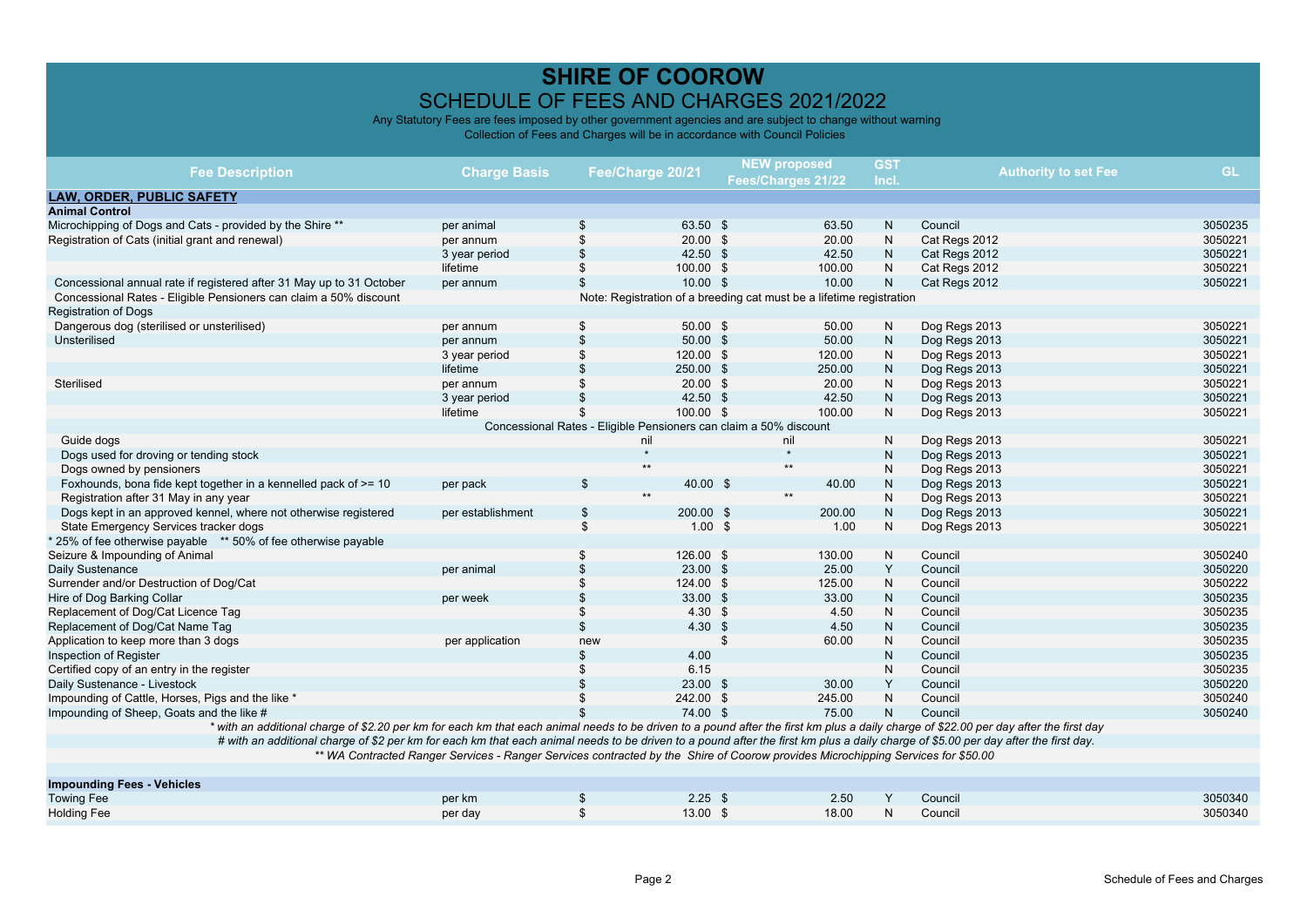| <b>Fee Description</b>                                                     | <b>Charge Basis</b>     | Fee/Charge 20/21 |           | <b>NEW proposed</b><br>Fees/Charges 21/22 |        | <b>GST</b><br>Incl. | <b>Authority to set Fee</b>                 | <b>GL</b> |
|----------------------------------------------------------------------------|-------------------------|------------------|-----------|-------------------------------------------|--------|---------------------|---------------------------------------------|-----------|
| <b>HEALTH</b>                                                              |                         |                  |           |                                           |        |                     |                                             |           |
| <b>Coorow Medical Centre</b>                                               |                         |                  |           |                                           |        |                     |                                             |           |
| Professional Hiring of Premises Fee                                        | per day                 | $\sqrt[6]{2}$    | 42.00 \$  |                                           | 42.00  | Y                   | Council                                     | 3070435   |
| Treatment of Sewage and Disposal of Effluent and Liquid Waste              |                         |                  |           |                                           |        |                     |                                             |           |
| Application Fee for the Approval of an Apparatus                           |                         | \$               | 118.00 \$ |                                           | 118.00 | N                   | Health (Treatment of Sewage and Disposal of | 3070420   |
| Issuing Fee for a 'Permit to Use an Apparatus'                             |                         | $\mathfrak{L}$   | 118.00 \$ |                                           | 118.00 | N                   | Effluent and Liquid Waste) Regulations 1974 | 3070420   |
| <b>Premises Serving Food</b>                                               |                         |                  |           |                                           |        |                     |                                             |           |
| <b>Food Act Application Fee</b>                                            | per application         | \$               | 210.00 \$ |                                           | 210.00 |                     | Food Regulations 2009                       | 3070421   |
| Food Act Registration Fee (as resolved by Council)                         | per premises, per annum | \$               | 59.00 \$  |                                           | 59.00  | N                   | Council                                     | 3070421   |
| <b>Offensive Trades</b>                                                    |                         |                  |           |                                           |        |                     |                                             |           |
| Licenses                                                                   |                         |                  |           |                                           |        |                     |                                             |           |
| Slaughterhouses                                                            |                         | \$               | 298.00 \$ |                                           | 298.00 | N                   | Health (Offensive Trades Fees) Regs 1976    | 3070421   |
| Piggeries                                                                  |                         | <sup>\$</sup>    | 298.00 \$ |                                           | 298.00 | N                   | Health (Offensive Trades Fees) Regs 1976    | 3070421   |
| <b>Artificial Manure Depots</b>                                            |                         | $\mathfrak{L}$   | 211.00 \$ |                                           | 211.00 | $\mathsf{N}$        | Health (Offensive Trades Fees) Regs 1976    | 3070421   |
| <b>Bone Mills</b>                                                          |                         | \$               | 171.00 \$ |                                           | 171.00 | ${\sf N}$           | Health (Offensive Trades Fees) Regs 1976    | 3070421   |
| Places for Storing, Drying or Preserving Bones                             |                         | $\mathbf{s}$     | 171.00 \$ |                                           | 171.00 | N                   | Health (Offensive Trades Fees) Regs 1976    | 3070421   |
| Fat Melting, Fat Extracting or Tallow Melting Establishments:              |                         |                  |           |                                           |        |                     |                                             |           |
| - Butcher Shops and Similar                                                |                         | \$               | 171.00 \$ |                                           | 171.00 | N                   | Health (Offensive Trades Fees) Regs 1976    | 3070421   |
| - Larger Establishments                                                    |                         | <sup>\$</sup>    | 298.00 \$ |                                           | 298.00 | N                   | Health (Offensive Trades Fees) Regs 1976    | 3070421   |
| <b>Blood Drying</b>                                                        |                         |                  | 171.00    | \$                                        | 171.00 | $\mathsf{N}$        | Health (Offensive Trades Fees) Regs 1976    | 3070421   |
| Gut Scraping, Preparation of Sausage Skins                                 |                         |                  | 171.00 \$ |                                           | 171.00 | ${\sf N}$           | Health (Offensive Trades Fees) Regs 1976    | 3070421   |
| Fellmongeries                                                              |                         |                  | 171.00 \$ |                                           | 171.00 | $\mathsf{N}$        | Health (Offensive Trades Fees) Regs 1976    | 3070421   |
| Manure Works                                                               |                         |                  | 211.00 \$ |                                           | 211.00 | ${\sf N}$           | Health (Offensive Trades Fees) Regs 1976    | 3070421   |
| <b>Fish Curing Establishments</b>                                          |                         |                  | 211.00 \$ |                                           | 211.00 | $\mathsf{N}$        | Health (Offensive Trades Fees) Regs 1976    | 3070421   |
| Laundries, Dry-cleaning Establishments                                     |                         |                  | 147.00 \$ |                                           | 147.00 | ${\sf N}$           | Health (Offensive Trades Fees) Regs 1976    | 3070421   |
| <b>Bone Merchant Premises</b>                                              |                         |                  | 171.00 \$ |                                           | 171.00 | $\mathsf{N}$        | Health (Offensive Trades Fees) Regs 1976    | 3070421   |
| <b>Flock Factories</b>                                                     |                         |                  | 171.00 \$ |                                           | 171.00 | N                   | Health (Offensive Trades Fees) Regs 1976    | 3070421   |
| Knackeries                                                                 |                         |                  | 298.00 \$ |                                           | 298.00 | ${\sf N}$           | Health (Offensive Trades Fees) Regs 1976    | 3070421   |
| <b>Poultry Processing Establishments</b>                                   |                         |                  | 298.00 \$ |                                           | 298.00 | N                   | Health (Offensive Trades Fees) Regs 1976    | 3070421   |
| <b>Poultry Farming</b>                                                     |                         |                  | 298.00 \$ |                                           | 298.00 | ${\sf N}$           | Health (Offensive Trades Fees) Regs 1976    | 3070421   |
| Rabbit Farming                                                             |                         |                  | 298.00 \$ |                                           | 298.00 | N                   | Health (Offensive Trades Fees) Regs 1976    | 3070421   |
| Fish Processing Establishment in which Whole Fish are Cleaned and Prepared |                         |                  | 298.00 \$ |                                           | 298.00 | ${\sf N}$           | Health (Offensive Trades Fees) Regs 1976    | 3070421   |
| Shellfish and Crustacean Processing Establishments                         |                         |                  | 298.00 \$ |                                           | 298.00 | ${\sf N}$           | Health (Offensive Trades Fees) Regs 1976    | 3070421   |
| Any other offensive trade not specified                                    |                         | $\mathbf{s}$     | 298.00 \$ |                                           | 298.00 | N                   | Health (Offensive Trades Fees) Regs 1976    | 3070421   |
| <b>HOUSING</b>                                                             |                         |                  |           |                                           |        |                     |                                             |           |
| Rent from Council Housing Leased to non-staff                              |                         |                  |           |                                           |        |                     |                                             |           |
| <b>Leeman Properties</b>                                                   | per week                | $\mathbf S$      | 369.00 \$ |                                           | 369.00 | N                   | Council                                     | 3090220   |
| <b>Coorow Properties</b>                                                   | per week                | \$               | 210.00 \$ |                                           | 210.00 | N                   | Council                                     | 3090220   |
| <b>Rent from Aged Accommodation Units</b>                                  |                         |                  |           |                                           |        |                     |                                             |           |
| Leeman Aged Units                                                          |                         |                  |           |                                           |        |                     |                                             |           |
| Units 1 & 4 - 2 bedroom                                                    | per week                |                  |           |                                           |        | N                   | As per joint venture agreement              | 3080620   |
| Units 2 & 3 - 1 bedroom                                                    | per week                |                  |           |                                           |        | N                   | As per joint venture agreement              | 3080620   |
| Unit 3 - 1 bedroom                                                         | per week                |                  |           |                                           |        | N                   | As per joint venture agreement              | 3080620   |
| Unit 4 - 2 bedroom                                                         | per week                |                  |           |                                           |        | N                   | As per joint venture agreement              | 3080620   |
|                                                                            |                         |                  |           |                                           |        |                     |                                             |           |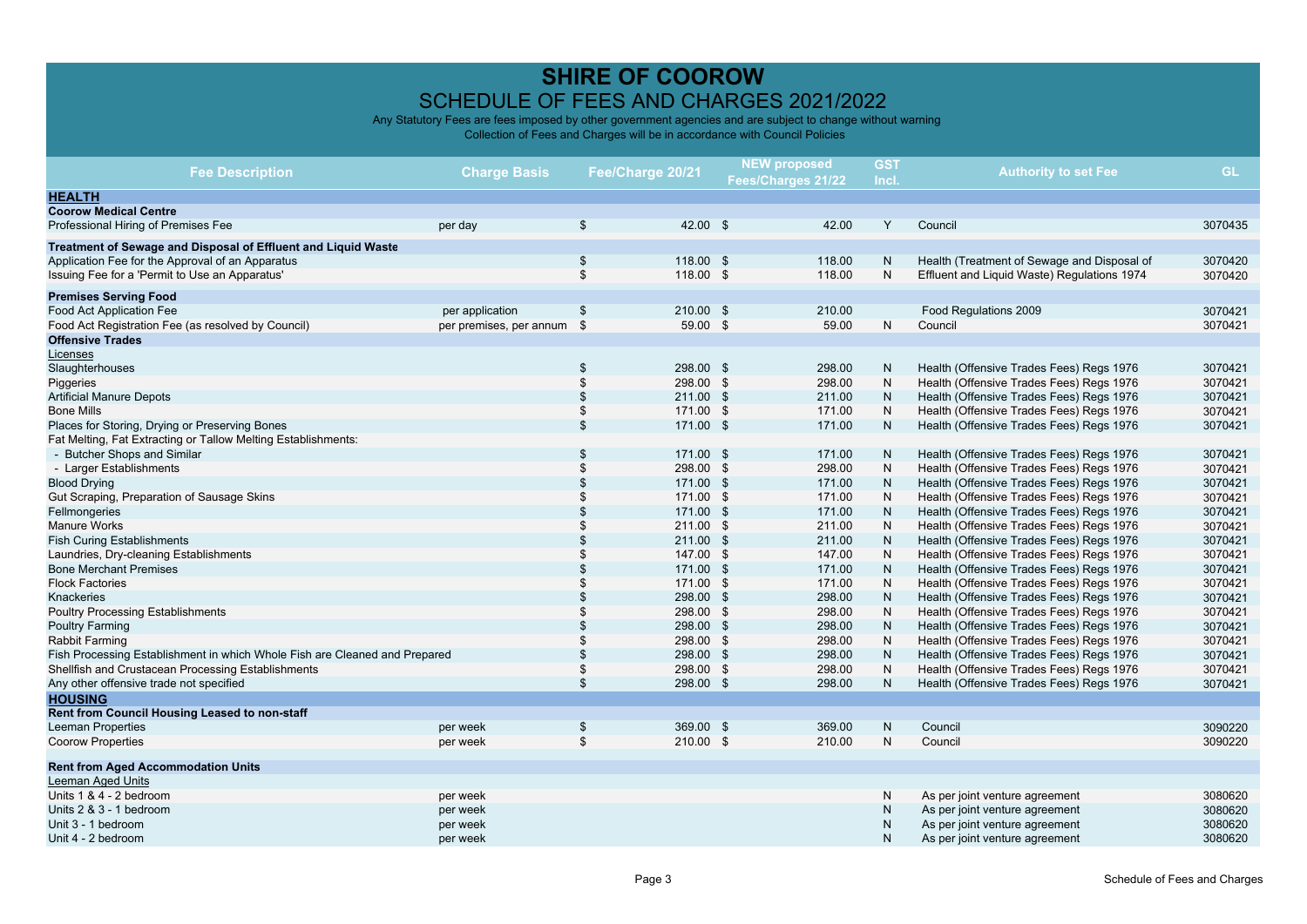| <b>Fee Description</b>                                                 | <b>Charge Basis</b>  | Fee/Charge 20/21                | <b>NEW proposed</b><br>Fees/Charges 21/22 | <b>GST</b><br>Incl. | <b>Authority to set Fee</b>    | <b>GL</b>          |
|------------------------------------------------------------------------|----------------------|---------------------------------|-------------------------------------------|---------------------|--------------------------------|--------------------|
| Coorow Aged Units<br>Units 1 & 2 - 2 bedroom                           |                      |                                 |                                           | $\mathsf{N}$        |                                |                    |
| Unit 2 - 2 bedroom                                                     | per week<br>per week |                                 |                                           | N                   | As per joint venture agreement | 3080620<br>3080620 |
| Bond chargeable max of 4 weeks rent plus pet bond of \$260             |                      |                                 |                                           |                     | As per joint venture agreement |                    |
|                                                                        |                      |                                 |                                           |                     |                                |                    |
| Rent from Council Housing Leased to Staff                              | per week             | 50% market value                | 50% market value                          | N                   | Council                        | 3090120            |
| <b>COMMUNITY AMENITIES</b>                                             |                      |                                 |                                           |                     |                                |                    |
| <b>Leeman and Green Head Cemetery</b>                                  |                      |                                 |                                           |                     |                                |                    |
| Grave digging to a depth of 1.8 metres:                                |                      |                                 |                                           |                     |                                |                    |
| Ordinary (adult) grave                                                 | on application       | \$<br>555.00 \$                 | 560.00                                    | Y                   | Council                        | 3100720            |
| Child (under 7 years) grave                                            | on application       | $\mathfrak{S}$<br>415.00 \$     | 420.00                                    | Y                   | Council                        | 3100720            |
| Stillborn child grave                                                  | on application       | \$<br>350.00 \$                 | 350.00                                    | Y                   | Council                        | 3100720            |
|                                                                        |                      |                                 |                                           |                     |                                |                    |
| Grave digging deeper than 1.8 metres:                                  |                      |                                 |                                           |                     |                                |                    |
| First additional 0.3 metre                                             |                      | \$<br>75.00 \$                  | 80.00                                     | Y                   | Council                        | 3100720            |
| Second additional 0.3 metre                                            |                      | \$<br>95.00 \$                  | 100.00                                    | Y                   | Council                        | 3100720            |
| Third additional 0.3 metre                                             |                      | 115.00 \$<br>\$                 | 120.00                                    | Y                   | Council                        | 3100720            |
| Each additional 0.3 metre thereafter                                   |                      | 20.00 S<br>\$                   | 25.00                                     | Y                   | Council                        | 3100720            |
| Re-opening a grave for each interment or exhumation:                   |                      |                                 |                                           |                     |                                |                    |
| Ordinary (adult) grave                                                 |                      | 555.00 \$<br>\$                 | 560.00                                    | Y                   | Council                        | 3100720            |
| Child (under 7 years) grave                                            |                      | 415.00 \$<br>$\mathbf{\hat{s}}$ | 420.00                                    | Υ                   | Council                        | 3100720            |
| Stillborn child grave                                                  |                      | 350.00 \$                       | 350.00                                    | Y                   | Council                        | 3100720            |
| Removal of kerbing, tiles, etc if necessary according to time required | per man hour         | 60.00 \$                        | 65.00                                     | Y                   | Council                        | 3100720            |
| Any brick grave                                                        |                      | 380.00 \$<br>\$                 | 385.00                                    | Y                   | Council                        | 3100720            |
| Any vault                                                              |                      | 115.00 \$<br>\$                 | 120.00                                    | Y                   | Council                        | 3100720            |
| Interment of ashes in a grave                                          |                      | $\mathfrak{S}$<br>115.00 \$     | 120.00                                    | Y                   | Council                        | 3100720            |
| Extra charges:                                                         |                      |                                 |                                           |                     |                                |                    |
| Interment without due notice                                           |                      | 60.00 \$<br>\$                  | 65.00                                     | Y                   | Council                        | 3100720            |
| Late arrival at cemetery gates                                         |                      | \$<br>$30.00$ \$                | 35.00                                     | Y                   | Council                        | 3100720            |
| Exhumations in addition to re-opening fee                              |                      | $\mathfrak{S}$<br>555.00 \$     | 560.00                                    | Y                   | Council                        | 3100720            |
| Land for Burial:                                                       |                      |                                 |                                           |                     |                                |                    |
| Single plot (2.4 x 1.2 metres)                                         |                      | \$<br>160.00 \$                 | 165.00                                    | Y                   | Council                        | 3100720            |
| Double plot (2.4 x 2.4 metres)                                         |                      | \$<br>320.00 \$                 | 325.00                                    | Y                   | Council                        | 3100720            |
| Triple plot $(2.4 \times 3.5 \text{ metres})$                          |                      | \$<br>480.00 \$                 | 485.00                                    | Υ                   | Council                        | 3100720            |
| Niche Wall:                                                            |                      |                                 |                                           |                     |                                |                    |
| Compartment for ashes                                                  |                      | \$<br>160.00 \$                 | 165.00                                    | Y                   | Council                        | 3100721            |
| Interment of ashes into compartment                                    |                      | 110.00 \$                       | 115.00                                    | Y                   | Council                        | 3100721            |
| Permission to erect nameplate                                          |                      | $12.00$ \$                      | 15.00                                     | ${\sf N}$           | Council                        | 3100721            |
| Erection of nameplate                                                  |                      | $\mathfrak{L}$<br>60.00 \$      | 65.00                                     | Y                   | Council                        | 3100721            |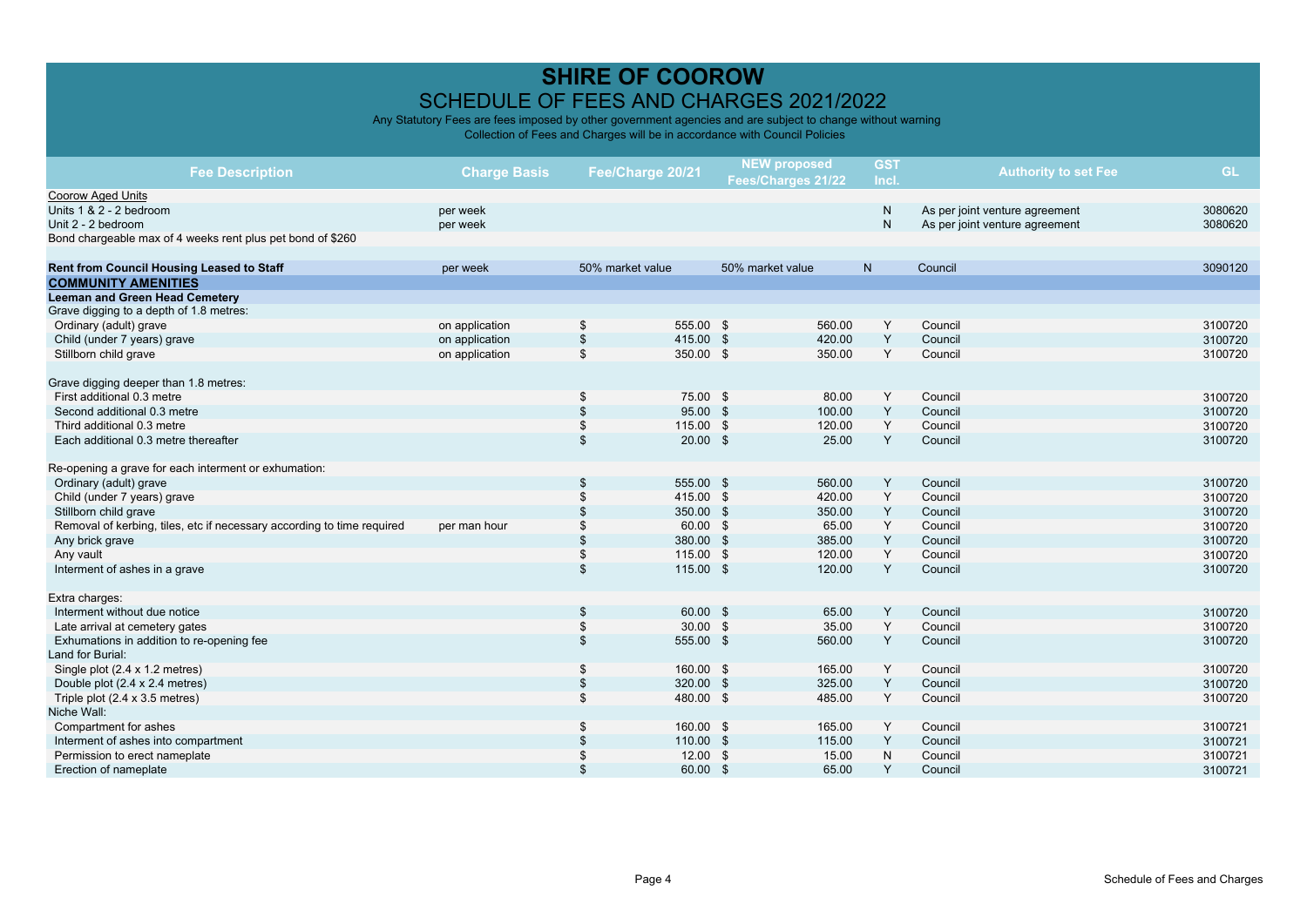Any Statutory Fees are fees imposed by other government agencies and are subject to change without warning Collection of Fees and Charges will be in accordance with Council Policies

| <b>Fee Description</b>                                                        | Fee/Charge 20/21<br><b>Charge Basis</b> |            |                   | <b>NEW proposed</b>        | <b>GST</b>     |         | <b>Authority to set Fee</b> | <b>GL</b> |
|-------------------------------------------------------------------------------|-----------------------------------------|------------|-------------------|----------------------------|----------------|---------|-----------------------------|-----------|
|                                                                               |                                         |            |                   | Fees/Charges 21/22         | Incl.          |         |                             |           |
|                                                                               |                                         |            |                   |                            |                |         |                             |           |
| Miscellaneous Charges:                                                        |                                         |            |                   |                            |                |         |                             |           |
| Permission to erect any headstone, monument or kerbing (Shire to              |                                         |            |                   |                            |                |         |                             |           |
| be notified - Manager Works and Services to authorise beforehand)             |                                         | \$         | 55.00 \$          | 60.00                      | N              | Council |                             | 3100722   |
| Permission to erect nameplate                                                 |                                         |            | $12.00$ \$        | 15.00                      | $\mathsf{N}$   | Council |                             | 3100721   |
| Registration of "Transfer of Form of Grant of Right of Burial"                |                                         |            | $20.00$ \$        | 25.00                      | Υ              | Council |                             | 3100720   |
| Copy of "Grant of Burial"                                                     |                                         |            | $20.00$ \$        | 25.00                      | Υ              | Council |                             | 3100720   |
| Grave number plate                                                            |                                         |            | $26.00$ \$        | 30.00                      | Y              | Council |                             | 3100720   |
| Undertakers/Monumental licence fee                                            |                                         |            | $23.00$ \$        | 25.00                      | N              | Council |                             | 3100722   |
| Making a search in register                                                   | per 1/2 hour                            | \$         | 16.00 \$          | 20.00                      | ${\sf N}$      | Council |                             | 3100720   |
| Ordering of nameplate                                                         |                                         | <b>New</b> |                   | actual cost +\$5 admin fee | Y              | Council |                             | 3100721   |
| <b>Trading in Public Places</b>                                               |                                         |            |                   |                            |                |         |                             |           |
| <b>Stallholders Permit</b>                                                    | per event                               | \$         | 62.00 \$          | 65.00                      | N              | Council |                             | 3100621   |
| <b>Traders Permit Application</b>                                             |                                         | \$         | 62.00 \$          | 65.00                      | N              | Council |                             | 3100620   |
| <b>Traders Permit</b>                                                         | per annum                               | \$         | 530.00 \$         | 550.00                     | N              | Council |                             | 3100621   |
|                                                                               | per week                                | \$         | 108.00 \$         | 110.00                     | N              | Council |                             | 3100621   |
|                                                                               | per month                               | \$         | 318.00 \$         | 320.00                     | N              | Council |                             | 3100621   |
| <b>Rubbish Charges</b>                                                        |                                         |            |                   |                            |                |         |                             |           |
| Domestic Rubbish (Weekly rubbish/fortnightly recycling - 240L Bins)           |                                         | \$         | 326.00 \$         | 345.00                     | N              | Council |                             | 3100120   |
| Pensioner Domestic Rubbish (Weekly rubbish/fortnightly recycling - 240L Bins) |                                         | \$         | 277.00 \$         | 305.00                     | N              | Council |                             | 3100120   |
| Commercial Rubbish (240L Bin)                                                 |                                         | \$         | 326.00 \$         | 345.00                     | N.             | Council |                             | 3100200   |
| Commercial Rubbish (1.5m3 Bulk Bin)                                           |                                         | \$         | 1,333.00 \$       | 1,395.00                   | N              | Council |                             | 3100200   |
| Commercial Rubbish (3m3 Bulk Bin)                                             |                                         | \$         | 3,075.00 \$       | 3,215.00                   | N              | Council |                             | 3100200   |
| NB: Commercial charges based on cost recovery.                                |                                         |            |                   |                            |                |         |                             |           |
| <b>Leeman Septage Pond</b>                                                    |                                         |            |                   |                            |                |         |                             |           |
| <b>Waste Water Charges</b>                                                    | per litre                               | \$         | 0.06 <sup>5</sup> | 0.08                       | N <sub>1</sub> | Council |                             | 3100320   |
| General Refuse Tipping Charges - Ratepayers & Residents                       |                                         |            |                   |                            |                |         |                             |           |
| Asbestos Cement Disposal (by Prior Arrangement Only)                          |                                         |            |                   |                            |                |         |                             |           |
| Minimum Charge                                                                |                                         | \$         | 116.00 \$         | 120.00                     | Y              | Council |                             | 3100220   |
| Volume Charge                                                                 | per m <sub>3</sub>                      | \$         | 116.00 \$         | 120.00                     | Y              | Council |                             | 3100220   |
| <b>Metal Scrap</b>                                                            |                                         |            | free *            | free *                     | Y              | Council |                             | 3100123   |
| Car Bodies                                                                    |                                         |            | free *            | free *                     | Y              | Council |                             | 3100123   |
| Uncontaminated Green Waste                                                    |                                         |            | free *            | free *                     | Y              | Council |                             | 3100123   |
| Clean Fill                                                                    |                                         |            | free $#$          | free $#$                   | Y              | Council |                             | 3100123   |
| Clean Up of Wastes Not Dumped in Correct Location or not Segregated           |                                         |            | at cost ##        | at cost ##                 | Y              | Council |                             | 3100123   |
| Vehicle Tyres (off rim - rims are to go to metal dump area)                   |                                         |            |                   |                            |                |         |                             |           |
| Car                                                                           | per tyre                                | \$         | $5.80$ \$         | 6.00                       | Y              | Council |                             | 3100123   |
| <b>Light Commercial</b>                                                       | per tyre                                | \$         | 8.40 \$           | 8.50                       | Y              | Council |                             | 3100123   |
| 4WD Vehicle                                                                   | per tyre                                |            | 8.40 \$           | 8.50                       | Y              | Council |                             | 3100123   |
| Truck                                                                         | per tyre                                | \$         | 16.80 \$          | 17.00                      | Y              | Council |                             | 3100123   |
| All Other Vehicles                                                            | per tyre                                |            | commercial rate   | commercial rate            | Y              | Council |                             | 3100123   |
|                                                                               |                                         |            |                   |                            |                |         |                             |           |

*\* if disposed of with care in correct locality and segregated from other wastes*

*# if disposed of with care in correct locality where it can easily be used for coverage of waste*

*## cost of clean up at private hire rates + charges on assessed loose volume of waste*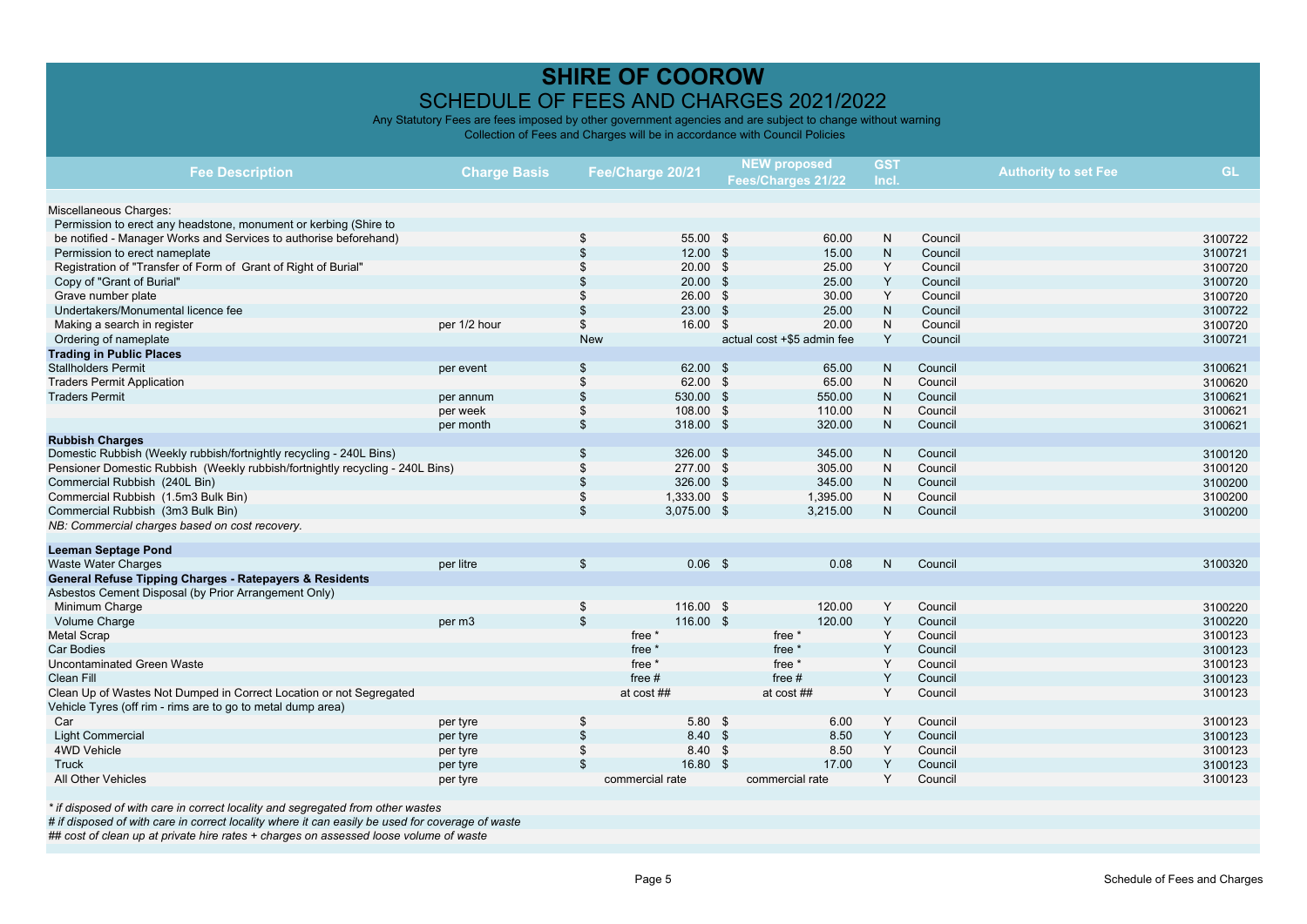Any Statutory Fees are fees imposed by other government agencies and are subject to change without warning Collection of Fees and Charges will be in accordance with Council Policies

| <b>Fee Description</b>                                                                | <b>Charge Basis</b> | Fee/Charge 20/21 |               | <b>NEW proposed</b><br>Fees/Charges 21/22       | <b>GST</b><br>Incl. |         | <b>Authority to set Fee</b> | <b>GL</b>        |
|---------------------------------------------------------------------------------------|---------------------|------------------|---------------|-------------------------------------------------|---------------------|---------|-----------------------------|------------------|
| General Refuse Tipping Charges - Entities Outside the Shire                           |                     |                  |               |                                                 |                     |         |                             |                  |
| General Refuse - loose                                                                | per m <sub>3</sub>  |                  | $22.00$ \$    | 25.00                                           |                     | Council |                             | 3100123          |
| General Refuse - compacted                                                            | per m3              |                  | 38.00<br>- \$ | 40.00                                           |                     | Council |                             | 3100123          |
| Asbestos Cement Disposal (by Prior Arrangement Only)                                  |                     |                  | \$            | $\sim$                                          |                     |         |                             |                  |
| Minimum Charge                                                                        |                     |                  | 116.00 \$     | 120.00                                          | Y                   | Council |                             | 3100220          |
| Volume Charge                                                                         | per m <sub>3</sub>  |                  | 116.00 \$     | 120.00                                          | Y                   | Council |                             | 3100220          |
| <b>Metal Scrap</b>                                                                    | per m3              |                  |               | commercial arrangements commercial arrangements | Y                   | Council |                             | 3100202          |
| <b>Car Bodies</b>                                                                     | per m3              |                  |               | commercial arrangements commercial arrangements | Y                   | Council |                             | 3100202          |
| Uncontaminated Green Waste                                                            | per m3              |                  |               | commercial arrangements commercial arrangements | Y                   | Council |                             | 3100202          |
| Clean Fill                                                                            | per m3              |                  |               | commercial arrangements commercial arrangements | Y                   | Council |                             | 3100202          |
| Clean Up of Wastes Not Dumped in Correct Location or not Segregated                   |                     | at cost ##       |               | at cost ##                                      | Y                   | Council |                             | 3100202          |
| Vehicle Tyres (off rim - rims are to go to metal dump area)                           |                     |                  |               |                                                 |                     |         |                             |                  |
| Car                                                                                   | per tyre            |                  | $5.80$ \$     | 6.00                                            | Y                   | Council |                             | 3100202          |
| <b>Light Commercial</b>                                                               | per tyre            |                  | 8.40<br>- \$  | 8.50                                            | Υ                   | Council |                             | 3100202          |
| 4WD Vehicle                                                                           | per tyre            |                  | 8.40<br>- \$  | 8.50                                            | Y                   | Council |                             | 3100202          |
| Truck                                                                                 | per tyre            |                  | 16.80 \$      | 17.00                                           | Y                   | Council |                             | 3100202          |
| All Other Vehicles                                                                    | per tyre            |                  |               | commercial arrangements commercial arrangements | Y                   | Council |                             | 3100202          |
| ## cost of clean up at private hire rates + charges on assessed loose volume of waste |                     |                  |               |                                                 |                     |         |                             |                  |
| Refuse Tipping Charges - Business Users, Non-Resident Users, Farm                     |                     |                  |               |                                                 |                     |         |                             |                  |
| <b>Users, Building and Demolition Wastes</b>                                          |                     |                  |               |                                                 |                     |         |                             |                  |
| General Mixed Waste (where not collected by Council's Refuse Collector)               |                     |                  |               |                                                 |                     |         |                             |                  |
| Minimum Charge                                                                        | per load            | \$               | $22.00$ \$    | 25.00                                           | Y                   | Council |                             | 3100202          |
| Volume Charge (loose volume)                                                          | per m3              |                  | $22.00$ \$    | 25.00                                           | Y                   | Council |                             | 3100202          |
| Fencing Wire (from farms or otherwise)                                                |                     |                  |               |                                                 |                     |         |                             |                  |
| Minimum Charge                                                                        | per load            |                  | 65.00 \$      | 70.00                                           | Y                   | Council |                             | 3100202          |
| Volume Charge (loose volume)                                                          | per m3              |                  | 65.00 \$      | 70.00                                           | Y                   | Council |                             | 3100202          |
| Out of Hours Tip Access                                                               | per annum           |                  | 44.00<br>- \$ | 45.00                                           | Y                   | Council |                             | 3100202          |
| Key Bond (refundable on key return) *                                                 |                     |                  | 100.00 \$     | 100.00                                          | N                   | Council |                             | T <sub>101</sub> |
|                                                                                       |                     |                  |               |                                                 |                     |         |                             |                  |

*\* key only available to Commercial tip users once they have demonstrated that their business activities would be adversely affected if increased tip access was not granted*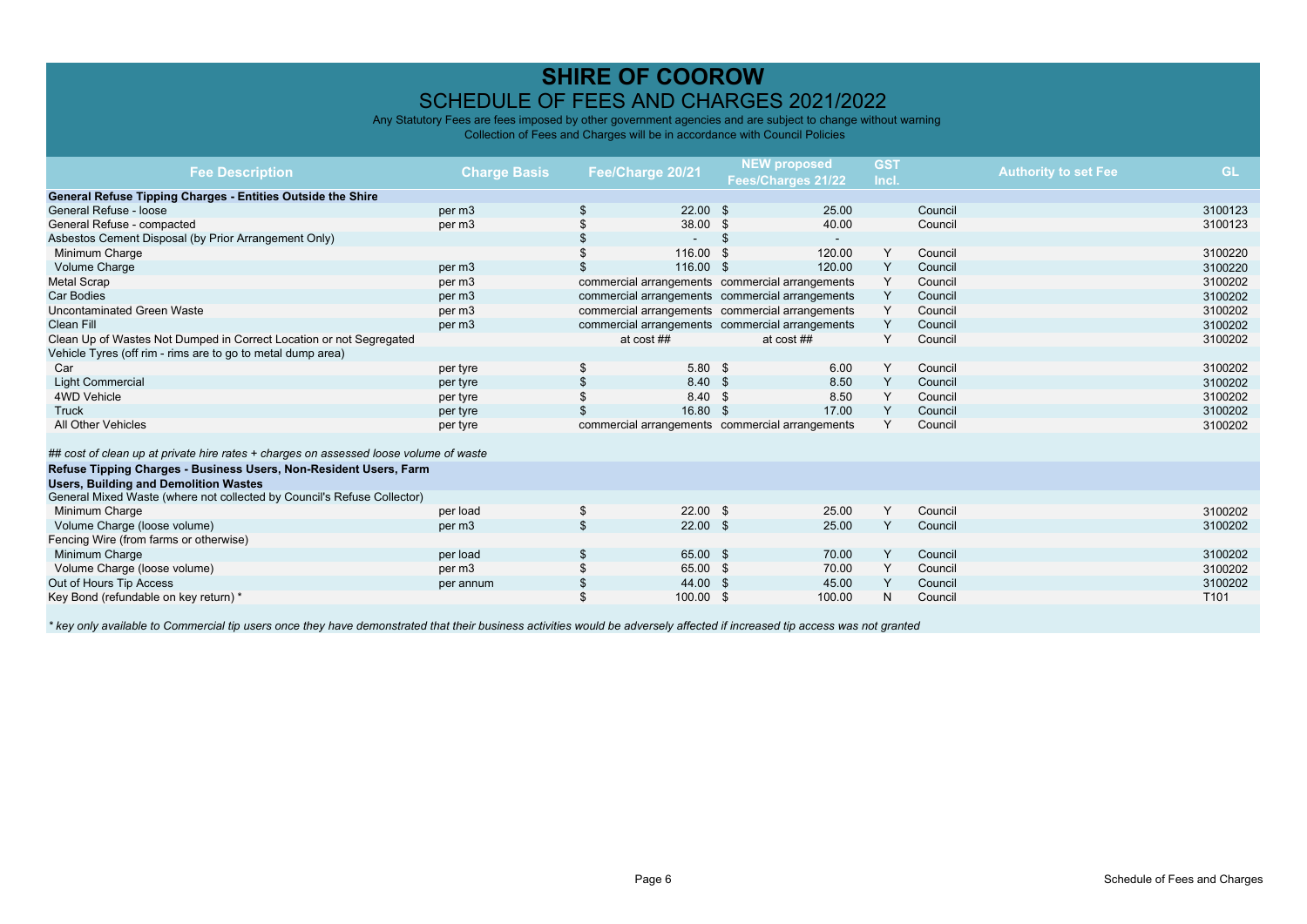| <b>Fee Description</b>                                                                                                                                                                                                        | <b>Charge Basis</b> |                | Fee/Charge 20/21         | <b>NEW proposed</b><br>Fees/Charges 21/22 | <b>GST</b><br>Incl. | <b>Authority to set Fee</b>                   | GL      |
|-------------------------------------------------------------------------------------------------------------------------------------------------------------------------------------------------------------------------------|---------------------|----------------|--------------------------|-------------------------------------------|---------------------|-----------------------------------------------|---------|
| <b>Planning Services Fees</b>                                                                                                                                                                                                 |                     |                |                          |                                           |                     |                                               |         |
| Determining a development application (other than for an extractive industry) where the development has not commenced or been carried out and the estimated cost of the development is:                                       |                     |                |                          |                                           |                     |                                               | 3100620 |
| a) Not more than \$50,000                                                                                                                                                                                                     |                     | \$             | 147.00 \$                | 147.00                                    | N                   | Planning & Development Regs 2009 - Schedule 2 |         |
| b) More than \$50,000 but not more than \$500,000                                                                                                                                                                             |                     |                |                          |                                           |                     |                                               |         |
| Percentage of Estimated Development Cost                                                                                                                                                                                      |                     |                | 0.32%                    | 0.32%                                     | N                   | Planning & Development Regs 2009 - Schedule 2 |         |
| c) More than \$500,000 but not more than \$2.5 million                                                                                                                                                                        |                     |                |                          |                                           |                     |                                               |         |
| Minimum Fee                                                                                                                                                                                                                   |                     | \$             | 1,700.00 \$              | 1,700.00                                  | N                   | Planning & Development Regs 2009 - Schedule 2 |         |
| Additional Percentage for every \$1 in excess of \$500,000                                                                                                                                                                    |                     |                | 0.257%                   | 0.257%                                    | N.                  | Planning & Development Regs 2009 - Schedule 2 |         |
| d) More than \$2.5 million but not more than \$5 million                                                                                                                                                                      |                     |                |                          |                                           |                     |                                               |         |
| Minimum Fee                                                                                                                                                                                                                   |                     | \$             | 7,161.00 \$              | 7,161.00                                  | N                   | Planning & Development Regs 2009 - Schedule 2 |         |
| Additional Percentage for every \$1 in excess of \$2.5 million                                                                                                                                                                |                     |                | 0.206%                   | 0.206%                                    | N                   | Planning & Development Regs 2009 - Schedule 2 |         |
| e) More than \$5 million but not than \$21.5 million                                                                                                                                                                          |                     |                |                          |                                           |                     |                                               |         |
| Minimum Fee                                                                                                                                                                                                                   |                     | \$             | 12,633.00 \$             | 12.633.00                                 | N                   | Planning & Development Regs 2009 - Schedule 2 |         |
| Additional Percentage for every \$1 in excess of \$5 million                                                                                                                                                                  |                     |                | 0.123%                   | 0.123%                                    | $\mathsf{N}$        | Planning & Development Regs 2009 - Schedule 2 |         |
| f) More than \$21.5 million                                                                                                                                                                                                   |                     | \$             | 34.196.00 \$             | 34.196.00                                 | N                   | Planning & Development Regs 2009 - Schedule 2 |         |
| Note: If development has commenced or been carried out, an additional amount by way of penalty, that is twice the amount of the fee payable for determination of the application (in addition to the initial application fee) |                     |                |                          |                                           |                     |                                               |         |
|                                                                                                                                                                                                                               |                     |                |                          |                                           |                     |                                               |         |
| Amended plans (this applies where a determination is already given by the Shire or where amended plans are submitted and not requested by the Shire)                                                                          |                     |                |                          |                                           |                     |                                               |         |
| Minimum Fee                                                                                                                                                                                                                   |                     | \$             | 97.00 \$                 | 97.00                                     | N                   | Planning & Development Regs 2009 - Schedule 2 |         |
| Percentage of the Original Application Fee                                                                                                                                                                                    |                     |                | 66%                      | 66%                                       | N.                  | Planning & Development Regs 2009 - Schedule 2 |         |
|                                                                                                                                                                                                                               |                     |                |                          |                                           |                     |                                               |         |
| Single House - Residential Design Codes performance criteria or Town                                                                                                                                                          |                     |                | \$73 per performance     | \$73 per performance                      | N                   | Planning & Development Regs 2009 - Schedule 2 |         |
| Planning Scheme variation assessment                                                                                                                                                                                          |                     |                | criteria / TPS variation | criteria / TPS variation                  |                     |                                               |         |
| Minimum                                                                                                                                                                                                                       |                     | \$             | 147.00 \$                | 147.00                                    | N                   | Planning & Development Regs 2009 - Schedule 2 |         |
| Maximum                                                                                                                                                                                                                       |                     | \$             | 730.00 \$                | 730.00                                    | N                   | Planning & Development Regs 2009 - Schedule 2 |         |
|                                                                                                                                                                                                                               |                     |                |                          |                                           |                     |                                               |         |
| Demolition where Planning Approval Required                                                                                                                                                                                   |                     |                | \$147.00                 | \$147.00                                  | N                   | Planning & Development Regs 2009 - Schedule 2 |         |
|                                                                                                                                                                                                                               |                     |                |                          |                                           |                     |                                               |         |
| Application for approval of home based business/occupation (including cottage industry & short term accommodation) or other Planning Approval                                                                                 |                     |                |                          |                                           |                     |                                               |         |
| <b>Initial Fee</b>                                                                                                                                                                                                            |                     | \$             | 222.00 \$                | 222.00                                    | N                   | Planning & Development Regs 2009 - Schedule 2 | 3100620 |
| <b>Annual Renewal Fee</b>                                                                                                                                                                                                     |                     | $\mathfrak{S}$ | 73.00 \$                 | 73.00                                     | N                   | Planning & Development Regs 2009 - Schedule 2 | 3100621 |
| Penalty if home based business has already commenced, or if approval to                                                                                                                                                       |                     |                | \$444.00                 | \$444.00                                  | N                   | Planning & Development Regs 2009 - Schedule 2 | 3100640 |
| be renewed has expired                                                                                                                                                                                                        |                     |                |                          |                                           |                     |                                               |         |
|                                                                                                                                                                                                                               |                     |                |                          |                                           |                     |                                               |         |
| Application for change of use or for alteration or extension or change of a                                                                                                                                                   |                     |                | \$295.00                 | \$295.00                                  | N                   | Planning & Development Regs 2009 - Schedule 2 | 3100620 |
| non-conforming use which Determination of Development Application Fees                                                                                                                                                        |                     |                |                          |                                           |                     |                                               |         |
| does not apply to                                                                                                                                                                                                             |                     |                |                          |                                           |                     |                                               |         |
| Penalty if the change of use or the alteration or extension or change of the                                                                                                                                                  |                     |                | \$590.00                 | \$590.00                                  | N                   | Planning & Development Regs 2009 - Schedule 2 | 3100640 |
| non-conforming use has commenced                                                                                                                                                                                              |                     |                |                          |                                           |                     |                                               |         |
|                                                                                                                                                                                                                               |                     |                |                          |                                           |                     |                                               |         |
| Extension of current Planning Approval                                                                                                                                                                                        |                     |                | \$131.00                 | \$131.00                                  | Y                   | Planning & Development Regs 2009 - Schedule 2 | 3100620 |
|                                                                                                                                                                                                                               |                     |                |                          |                                           |                     |                                               |         |
| Relocation of building envelope                                                                                                                                                                                               |                     |                | \$147.00                 | \$147.00                                  | N                   | Planning & Development Regs 2009 - Schedule 2 | 3100620 |
|                                                                                                                                                                                                                               |                     |                |                          |                                           |                     |                                               |         |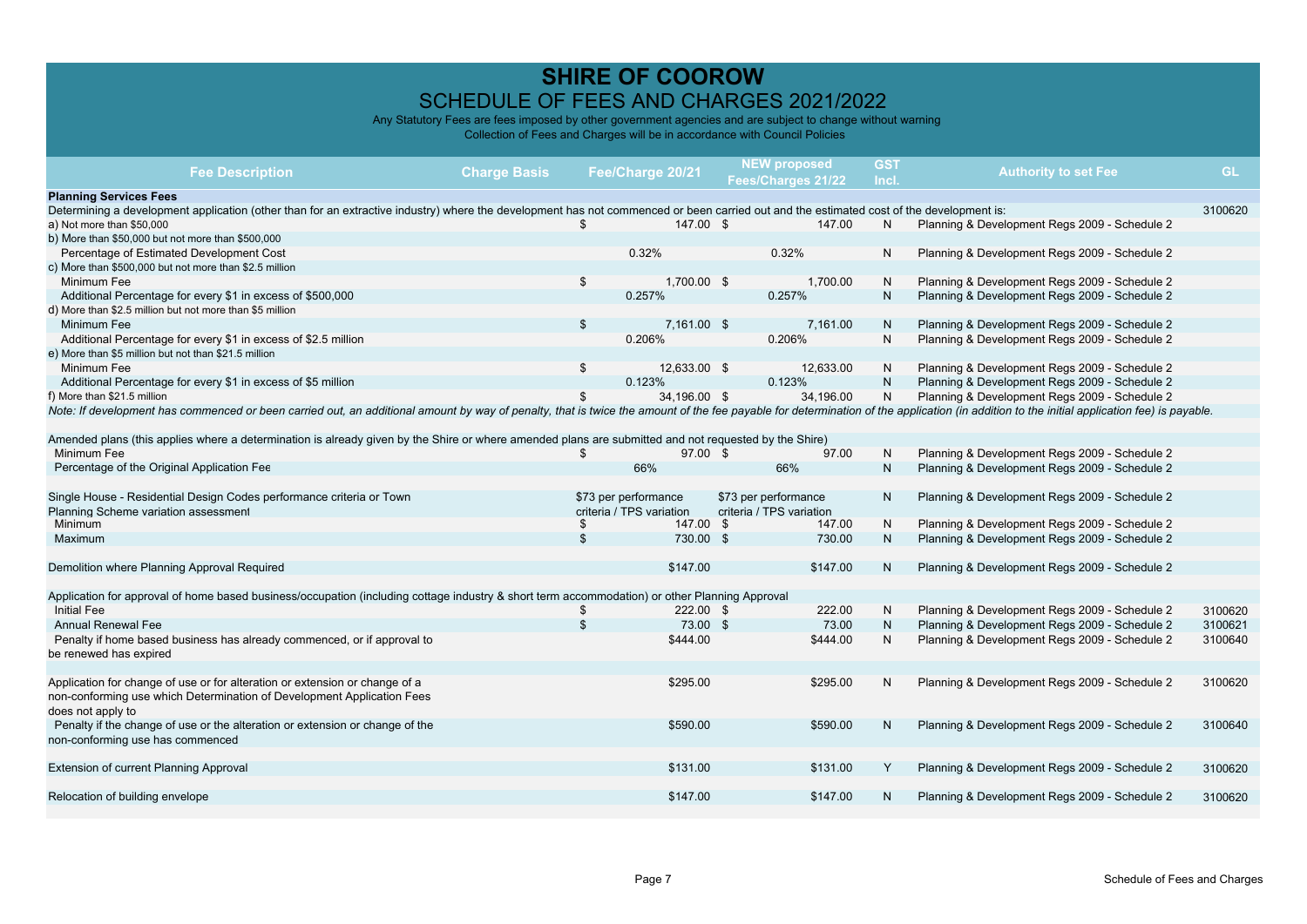| <b>Fee Description</b>                                                                                                                                | <b>Charge Basis</b>                              |                      | Fee/Charge 20/21         | <b>NEW proposed</b><br>Fees/Charges 21/22 | <b>GST</b><br>Incl. | <b>Authority to set Fee</b>                                                                    | <b>GL</b>          |
|-------------------------------------------------------------------------------------------------------------------------------------------------------|--------------------------------------------------|----------------------|--------------------------|-------------------------------------------|---------------------|------------------------------------------------------------------------------------------------|--------------------|
| Determination of Development Application for an extractive industry<br><b>Initial Fee</b><br>Penalty if development has commenced or been carried out |                                                  | \$<br>$\mathfrak{S}$ | 739.00 \$<br>1,478.00 \$ | 739.00<br>1,478.00                        | N<br>N              | Planning & Development Regs 2009 - Schedule 2<br>Planning & Development Regs 2009 - Schedule 2 | 3100620<br>3100640 |
| Provision of a subdivision clearance                                                                                                                  |                                                  |                      |                          |                                           |                     |                                                                                                |                    |
| Not more than 5 lots                                                                                                                                  | per lot                                          | \$                   | 73.00 \$                 | 73.00                                     | N                   | Planning & Development Regs 2009 - Schedule 2                                                  | 3100620            |
| More than 5 lots but not more than 195 lots                                                                                                           | per lot for first 5 lots / per<br>lot thereafter |                      | \$73.00/\$35.00          | \$73.00/\$35.00                           | N                   | Planning & Development Regs 2009 - Schedule 2                                                  | 3100620            |
| More than 195 lots                                                                                                                                    |                                                  | \$                   | 7,393.00 \$              | 7,393.00                                  | N                   | Planning & Development Regs 2009 - Schedule 2                                                  | 3100620            |
| Issue of zoning certificate                                                                                                                           | per certificate                                  | \$                   | 73.00 \$                 | 73.00                                     | N                   | Planning & Development Regs 2009 - Schedule 2                                                  | 3100620            |
| Reply to a property settlement request                                                                                                                | per reply                                        | \$                   | 73.00 \$                 | 73.00                                     | N                   | Planning & Development Regs 2009 - Schedule 2                                                  | 3100620            |
| Issue of written planning advice                                                                                                                      | per advice                                       | $\mathfrak{S}$       | 73.00 \$                 | 73.00                                     | N                   | Planning & Development Regs 2009 - Schedule 2                                                  | 3100620            |
| Minor Scheme Amendment (i.e. an amendment that involves only textual<br>changes or rectifies a zoning anomaly) *                                      |                                                  | $\mathfrak{S}$       | 4,023.00 \$              | 4,023.00                                  | Y                   | Planning & Development Regs 2009 - Section 48                                                  | 3100620            |
| * fee is inclusive of all associated advertising charges with 50% refundable<br>if not advertised                                                     |                                                  |                      |                          |                                           |                     |                                                                                                |                    |
| Major Scheme Amendment (i.e. an amendment that involves a zoning<br>change) *                                                                         |                                                  | \$                   | 7,377.00 \$              | 7,377.00                                  | Υ                   | Planning & Development Regs 2009 - Section 48                                                  | 3100620            |
| * fee is inclusive of all associated advertising charges with 50% refundable if not advertised                                                        |                                                  |                      |                          |                                           |                     |                                                                                                |                    |
| Minor Structure Plans, Outline Development Plans, Subdivision Guide Plans<br>or similar *                                                             |                                                  | \$                   | 3,348.00 \$              | 3,348.00                                  | Y                   | Planning & Development Regs 2009 - Section 48                                                  | 3100620            |
| Modifications to Plans once approval given                                                                                                            |                                                  | \$                   | 1,077.00 \$              | 1,077.00                                  | Y                   | Planning & Development Regs 2009 - Section 48                                                  | 3100620            |
| * fee is inclusive of all associated advertising charges with 50% refundable if not advertised                                                        |                                                  |                      |                          |                                           |                     |                                                                                                |                    |
| Major Structure Plans, Outline Development Plans, Subdivision Guide Plans                                                                             |                                                  |                      |                          |                                           |                     |                                                                                                | 3100620            |
| or similar *                                                                                                                                          |                                                  | \$<br>\$             | 6,043.00 \$              | 6,043.00                                  | Υ<br>Y              | Planning & Development Regs 2009 - Section 48                                                  |                    |
| Modifications to Plans once approval given<br>* fee is inclusive of all associated advertising charges with 50% refundable if not advertised          |                                                  |                      | $2.147.00$ \$            | 2.147.00                                  |                     | Planning & Development Regs 2009 - Section 48                                                  | 3100620            |
| <b>Detailed Area Plan</b>                                                                                                                             |                                                  | \$                   | 932.00 \$                | 932.00                                    | Y                   | Planning & Development Regs 2009 - Section 48                                                  | 3100620            |
|                                                                                                                                                       |                                                  |                      |                          |                                           |                     |                                                                                                |                    |
| Issue of Section 40 certificate                                                                                                                       |                                                  | \$                   | 73.00 \$                 | 73.00                                     | N                   | Planning & Development Regs 2009 - Section 48                                                  | 3100620            |
| Road / R.O.W. / P.A.W. request for closure *<br>* fee is inclusive of all associated advertising charges                                              |                                                  | \$                   | 657.00 \$                | 657.00                                    | Y                   | Planning & Development Regs 2009 - Section 48                                                  | 3100620            |
|                                                                                                                                                       |                                                  |                      |                          |                                           |                     |                                                                                                |                    |
| Advertising                                                                                                                                           |                                                  |                      |                          |                                           |                     |                                                                                                |                    |
| Onsite signage                                                                                                                                        | per sign                                         | \$                   | 323.00 \$                | 323.00                                    | Y                   | Planning & Development Regs 2009 - Section 48                                                  | 3100620            |
| Newspaper advertising                                                                                                                                 | per advertisement                                | \$                   | 323.00 \$                | 323.00                                    | Y                   | Planning & Development Regs 2009 - Section 48                                                  | 3100620            |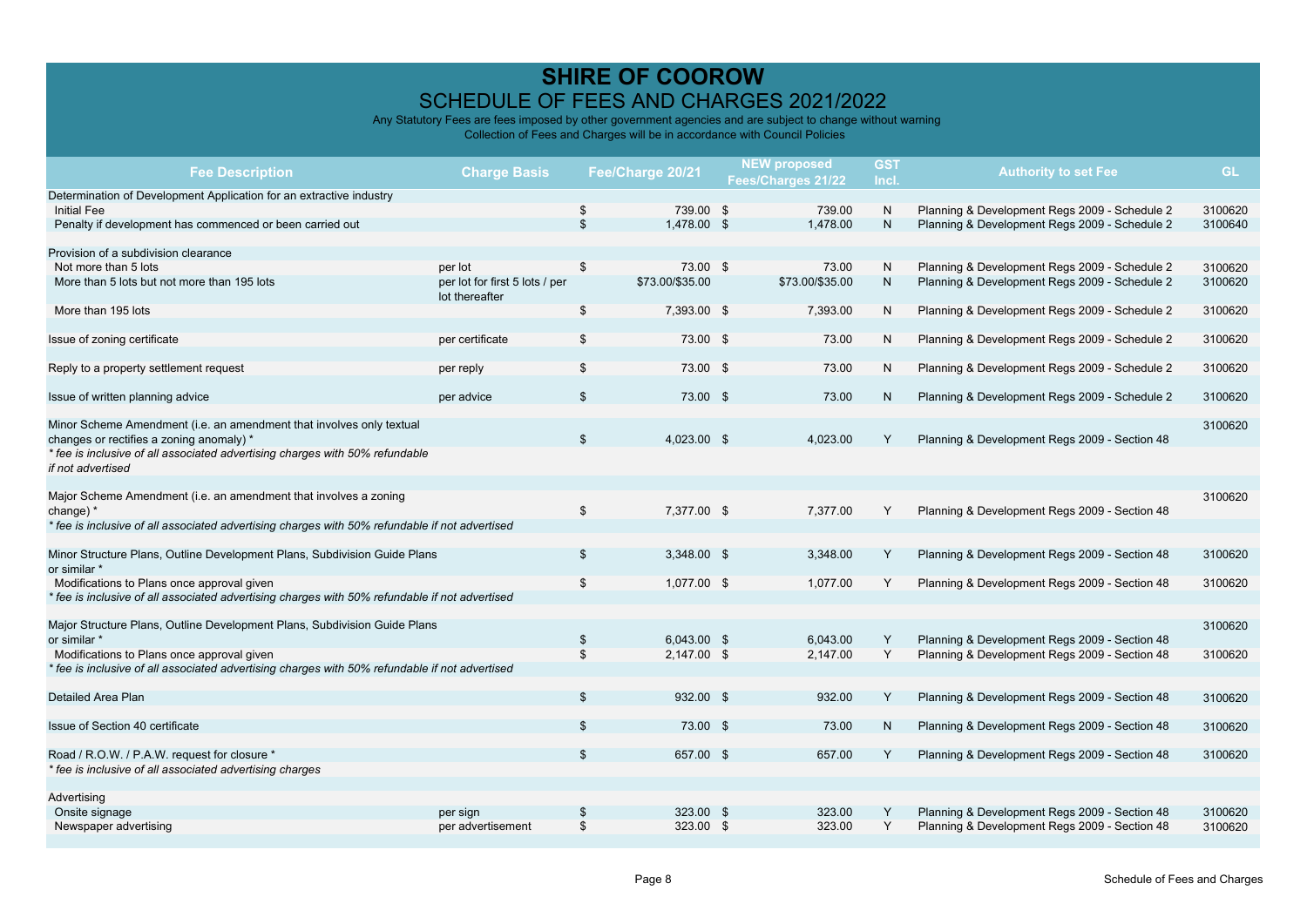| <b>Fee Description</b>                                                                                                                                              | <b>Charge Basis</b> | Fee/Charge 20/21 |            | <b>NEW proposed</b><br>Fees/Charges 21/22 |        | <b>GST</b><br>Incl. | <b>Authority to set Fee</b>                   | <b>GL</b>        |
|---------------------------------------------------------------------------------------------------------------------------------------------------------------------|---------------------|------------------|------------|-------------------------------------------|--------|---------------------|-----------------------------------------------|------------------|
| CD digital copy of planning document                                                                                                                                |                     | \$               | 26.00 S    |                                           | 26.00  | Y                   | Planning & Development Regs 2009 - Section 48 | 3100620          |
|                                                                                                                                                                     |                     |                  |            |                                           |        |                     |                                               |                  |
| Pre-strata inspection                                                                                                                                               |                     | \$               | 329.00 \$  |                                           | 329.00 | Y                   | Planning & Development Regs 2009 - Section 48 | 3100620          |
| <b>Council Planning Fees</b>                                                                                                                                        |                     |                  |            |                                           |        |                     |                                               |                  |
| Purchase of Town Planning Scheme/Strategy text                                                                                                                      |                     | \$               | 66.00 \$   |                                           | 70.00  | N.                  | Council                                       | 3100622          |
| * electronic copies free from both WAPC and Council websites                                                                                                        |                     |                  |            |                                           |        |                     |                                               |                  |
| <b>RECREATION AND CULTURE</b>                                                                                                                                       |                     |                  |            |                                           |        |                     |                                               |                  |
| Community & Recreation Centre Hire - Maley Park, Leeman Recreation                                                                                                  |                     |                  |            |                                           |        |                     |                                               |                  |
| <b>Centre &amp; Green Head Community Centre)</b>                                                                                                                    |                     |                  |            |                                           |        |                     |                                               |                  |
| <b>Complete Social Area including Kitchen/Hall/Ablutions</b>                                                                                                        |                     |                  |            |                                           |        |                     |                                               |                  |
| <b>Hourly Rate</b>                                                                                                                                                  | per hour            | \$               | $32.80$ \$ |                                           | 35.00  | Y                   | Council                                       | 3110120          |
| Half Day Rate (4 hours)                                                                                                                                             | per half day        | $\mathfrak{L}$   | 86.00 \$   |                                           | 90.00  | Y                   | Council                                       | 3110120          |
| Full Day Rate (4 hours +)                                                                                                                                           | per day             |                  | 163.00 \$  |                                           | 165.00 | Υ                   | Council                                       | 3110120          |
| Annual Fee - Green Head Church Group                                                                                                                                | per year            |                  | 163.00 \$  |                                           | 165.00 | Y                   | Council                                       | 3110120          |
| Green Head Annual Easter Art Exhibition                                                                                                                             | per event           |                  | 111.00 \$  |                                           | 115.00 | Y                   | Council                                       | 3110120          |
| Green Head/Leeman Seniors - Social Lolly Days                                                                                                                       | per session         |                  | 16.40 \$   |                                           | 17.00  | Y                   | Council                                       | 3110120          |
| Leeman/Green Head Belly Dance Group                                                                                                                                 | per session         | \$.              | 16.40 S    |                                           | 17.00  | Y                   | Council                                       | 3110120          |
| ** Surcharge (Cabarets, Socials, etc.)                                                                                                                              | per hour            |                  | 95.00 \$   |                                           | 100.00 | Y                   | Council                                       | 3110120          |
| Leeman Bowling Club - use of kitchen for special events                                                                                                             | per event           |                  |            | 30% of Actual Cost                        |        | N                   | Council                                       |                  |
| Shire of Coorow Based Community Group One Off Functions                                                                                                             | per day             |                  | $\sim$     | 30% of Actual Cost                        |        | Y                   | Council                                       |                  |
| ** As per Policy Manual, charged when building is left in an unsatisfactory condition and requires additional cleaning eg shampooing of carpets, washing of floors. |                     |                  |            |                                           |        |                     |                                               |                  |
| <b>Change Rooms</b>                                                                                                                                                 |                     |                  |            |                                           |        |                     |                                               |                  |
| Used in conjunction with Function Centre or for Babysitting purposes or as Overnight Sleeping Area. \$                                                              |                     |                  | 42.00 \$   |                                           | 45.00  | Y                   | Council                                       | 3110120          |
| <b>Bonds (Refundable)</b>                                                                                                                                           |                     |                  |            |                                           |        |                     |                                               |                  |
| <b>Facility Hire Bond</b>                                                                                                                                           |                     | \$               | 320.00 \$  |                                           | 330.00 | N                   | Council                                       | T <sub>500</sub> |
| <b>Key Bond</b>                                                                                                                                                     |                     | \$               | 54.00 \$   |                                           | 70.00  | N                   | Council                                       | T500             |
| <b>Coorow Swimming Pool</b>                                                                                                                                         |                     |                  |            |                                           |        |                     |                                               |                  |
| Casual Admission - Adult                                                                                                                                            |                     | \$               | 4.00 S     |                                           | 4.00   | Y                   | Council                                       | 3110220          |
| Casual Admission - Child                                                                                                                                            |                     |                  | $2.00$ \$  |                                           | 2.00   | Y                   | Council                                       | 3110220          |
| Casual Admission - Adult Spectator                                                                                                                                  |                     |                  | $1.00$ \$  |                                           | 1.00   | Y                   | Council                                       | 3110220          |
| Season Ticket - Family                                                                                                                                              |                     |                  | 168.00 \$  |                                           | 168.00 | Y                   | Council                                       | 3110220          |
| Season Ticket - Adult                                                                                                                                               |                     |                  | 124.00 \$  |                                           | 124.00 | Y                   | Council                                       | 3110220          |
| Season Ticket - Child                                                                                                                                               |                     |                  | 39.00 \$   |                                           | 39.00  | Y                   | Council                                       | 3110220          |
| Half Season Ticket - Family                                                                                                                                         |                     |                  | 96.00 \$   |                                           | 96.00  | Y                   | Council                                       | 3110220          |
| Half Season Ticket - Adult                                                                                                                                          |                     |                  | 66.00 \$   |                                           | 66.00  | Υ                   | Council                                       | 3110220          |
| Half Season Ticket - Child                                                                                                                                          |                     |                  | 23.00      | \$                                        | 23.00  | Y                   | Council                                       | 3110220          |
| Hire of Pool for Private Functions (with Pool Manager in attendance)                                                                                                | per hour            |                  | 80.00 \$   |                                           | 80.00  | Y                   | Council                                       | 3110220          |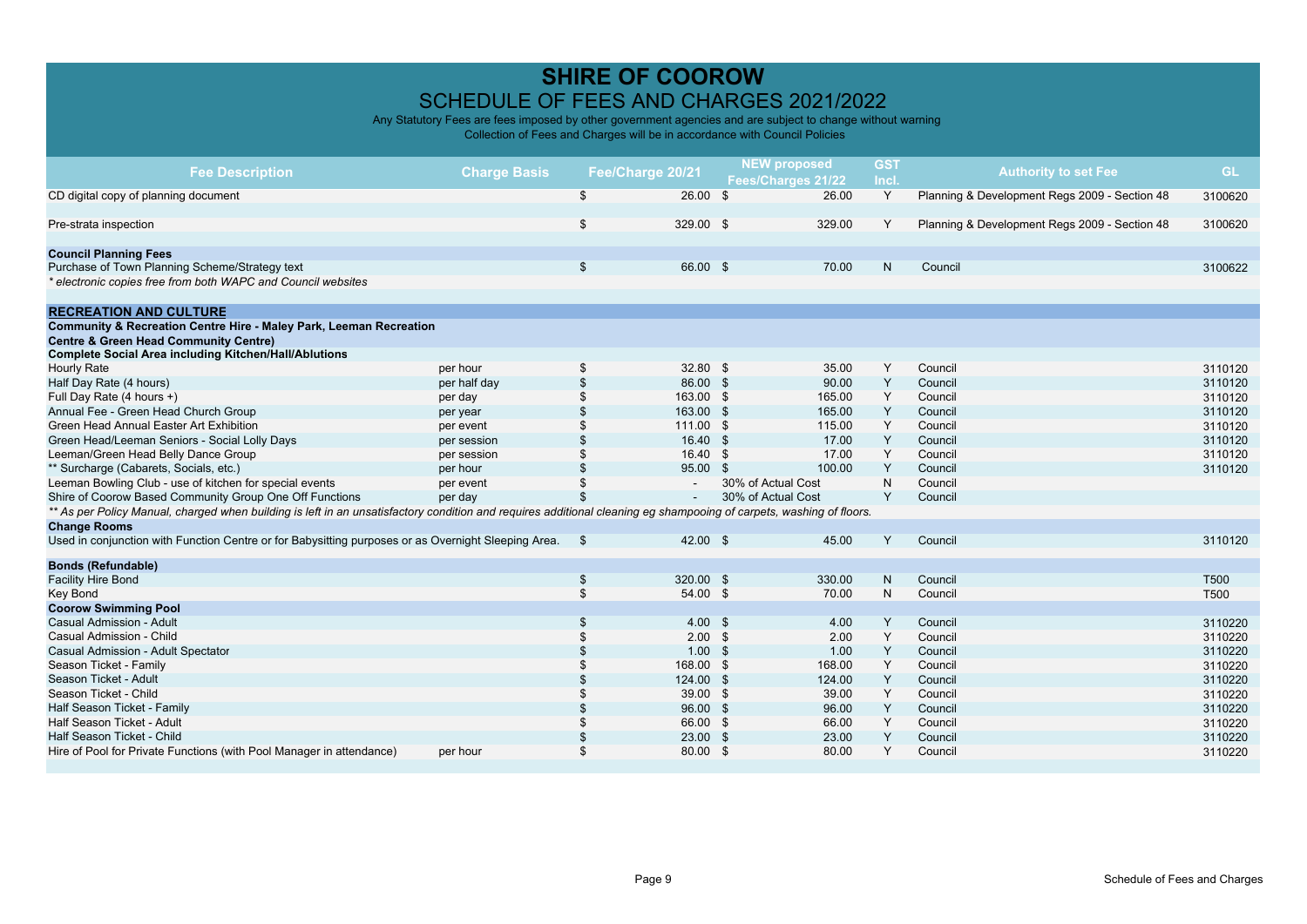| <b>Fee Description</b>                                                                           | <b>Charge Basis</b>                    | Fee/Charge 20/21        |               |      | <b>NEW proposed</b>     | <b>GST</b> | <b>Authority to set Fee</b>         | <b>GL</b>          |
|--------------------------------------------------------------------------------------------------|----------------------------------------|-------------------------|---------------|------|-------------------------|------------|-------------------------------------|--------------------|
|                                                                                                  |                                        |                         |               |      | Fees/Charges 21/22      | Incl.      |                                     |                    |
| <b>Sports Club Hire of Function Centres &amp; Grounds</b>                                        |                                        |                         |               |      |                         |            |                                     |                    |
| Coorow Hockey Club                                                                               | per season                             | \$                      | 165.00 \$     |      | 165.00                  | Y          | Council                             | 3110320            |
| (Entitled to 2 training nights per week, home games and special functions)                       |                                        |                         |               |      |                         |            |                                     |                    |
| Coorow Latham Netball Club                                                                       | per season                             | \$                      | 165.00 \$     |      | 165.00                  | Y          | Council                             | 3110320            |
| (Entitled to 2 training nights per week, home games and special functions)                       |                                        |                         |               |      |                         |            |                                     |                    |
| Coorow Latham Cricket Club                                                                       | per season                             | \$                      | 330.00 \$     |      | 330.00                  | Y          | Council                             | 3110320            |
| (Entitled to 2 training nights per week, home games and special functions)                       |                                        |                         |               |      |                         |            |                                     |                    |
| Coorow Latham Football Club                                                                      | per season                             | \$                      | 272.50 \$     |      | 275.00                  | Y          | Council                             | 3110320            |
| (Entitled to 2 training nights per week and home games, special functions and monthly meetings.) |                                        |                         |               |      |                         |            |                                     |                    |
|                                                                                                  |                                        |                         |               |      |                         |            |                                     |                    |
| <b>Coorow Tennis Club</b>                                                                        | per season                             | \$                      | 545.00 \$     |      | 545.00                  | Y          | Council                             | 3110320            |
| (Use of function centre for pennants and club fixtures.)                                         |                                        |                         |               |      |                         |            |                                     |                    |
|                                                                                                  |                                        |                         |               |      |                         |            |                                     |                    |
| Turquoise Coast Table Tennis Association                                                         | per season                             | delete row, pay per use |               |      | delete row, pay per use | Y          | Council                             | 3110320            |
| (Entitled to one day per week and Annual Tournament.)                                            |                                        |                         |               |      |                         |            |                                     |                    |
|                                                                                                  |                                        |                         |               |      |                         |            |                                     |                    |
| Other Sports Clubs Training Sessions                                                             | per hour                               | \$                      | 6.00 S        |      | 7.50                    | Y          | Council                             | 3110320            |
|                                                                                                  |                                        |                         |               |      |                         |            |                                     |                    |
|                                                                                                  |                                        |                         |               |      |                         |            |                                     |                    |
| All other Sporting Groups that use Leeman Rec Centre                                             | per season                             | \$                      | 330.00 \$     |      | 330.00                  | Y          | Council                             | 3110320            |
|                                                                                                  |                                        |                         |               |      |                         |            |                                     |                    |
| Crockery, Cutlery & Furniture (for use outside Council facilities)                               |                                        |                         | 43.00 \$      |      | 45.00                   |            | Council                             |                    |
| Hire of crockery (as available)                                                                  | per setting of 50                      | \$                      | 17.00 \$      |      | 15.00                   | Y<br>Y     | Council                             | 3110120            |
| Hire of additional crockery (as available)                                                       | per setting of 10                      | \$<br>\$                | 43.00 \$      |      | 45.00                   | Y          | Council                             | 3110120<br>3110120 |
| Hire of cutlery (as available)<br>Hire of additional cutlery (as available)                      | per setting of 50<br>per setting of 10 |                         | 17.00 \$      |      | 15.00                   | Υ          | Council                             |                    |
| <b>Hire of Tables/Trestles</b>                                                                   | per table                              | \$<br>\$                | 17.00 \$      |      | 20.00                   | Y          | Council                             | 3110120<br>3110120 |
| Hire of Chairs                                                                                   |                                        | \$                      | $1.75$ \$     |      | 2.00                    | Υ          | Council                             | 3110120            |
| <b>Breakages</b>                                                                                 | per chair                              | at cost                 |               |      | at cost                 | Y          | Council                             |                    |
| Leases                                                                                           |                                        |                         |               |      |                         |            |                                     |                    |
| Leeman                                                                                           |                                        |                         |               |      |                         |            |                                     |                    |
| Leeman Country & Sporting Club (expires 6 Jan 2034                                               |                                        | \$                      | 120.00 \$     |      | 120.00                  | Y          | Council                             | 3110320            |
| Leeman Volunteer Sea Rescue Group (expires 31 Dec 2029)                                          |                                        |                         | $11.00$ \$    |      | 11.00                   | Y          | Council                             | 3130820            |
| Stephen Small (Lot 52 Thomas Street) (expires 3 November 2021)                                   |                                        | \$                      | 500.00 \$     |      | 500.00                  |            | Council                             | 3130820            |
| Lot 53A Thomas Street (Blom & Buckeridge)                                                        |                                        |                         | 2,050.00 \$   |      | 2,050.00                | Y          | Council                             | 3130820            |
| Lot 53B Thomas Street (Geraldton Fishermens Coop)                                                |                                        | \$                      | $2,050.00$ \$ |      | 2.050.00                |            | Council                             | 3130820            |
| Lot 53C (expired 30 June 2017)                                                                   |                                        | \$                      | $2,050.00$ \$ |      | 2,050.00                | Y          | To be advertised - commercial rates | 3130820            |
| St John Ambulance (expires 30 June 2032)                                                         |                                        | \$                      | $22.00$ \$    |      | 22.00                   | Y          | Council                             | 3070720            |
| Green Head                                                                                       |                                        |                         |               |      |                         |            |                                     |                    |
| RL & MA Alexander (Lot 395) expires 30 Sep 2022                                                  |                                        | \$                      | 2,353.40 \$   |      | 2,412.24                | Y          | Council                             | 3130820            |
| St John Ambulance (expires 30 June 2032)                                                         |                                        | \$                      | $22.00$ \$    |      | 22.00                   | Υ          | Council                             | 3130820            |
| Green Head Men's Shed (expires 30 Nov 2023)                                                      |                                        |                         |               | \$   | $\sim$                  | Y          | Council                             | 3130820            |
| Telstra Tower Lease (Lot 709) (paid Jul each year) expires 1 Jul 2021                            |                                        | \$                      | 5,580.00      | - \$ | 6,500.00                | Y          | Council                             | 3110420            |
| Green Head Sporting Club (expires 30 June 2031)                                                  |                                        | \$                      | 120.00 \$     |      | 120.00                  | Y          | Council                             | 3110320            |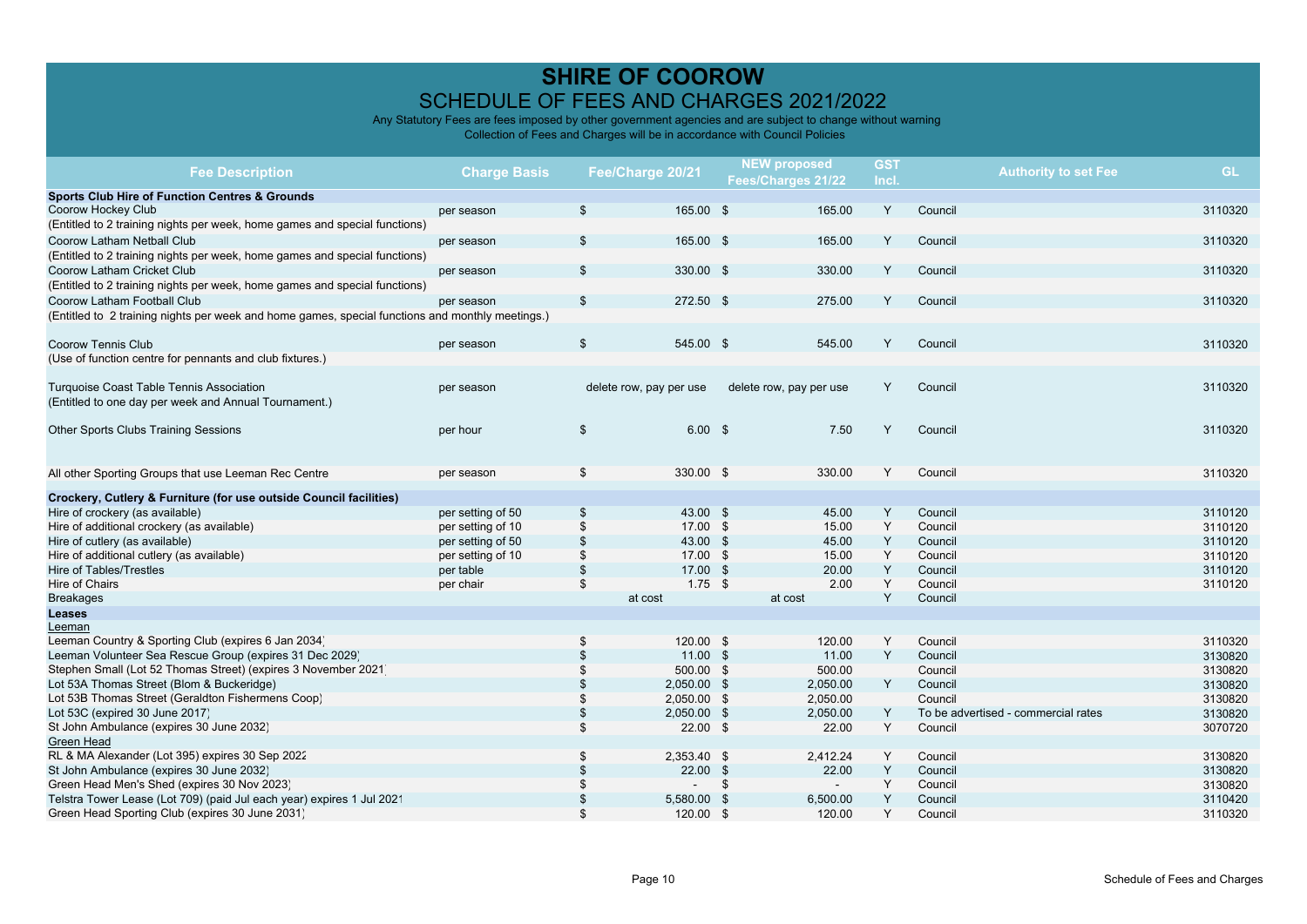|                                                                   |                              |                           |                  |              | <b>NEW proposed</b> | <b>GST</b> |                                           |           |
|-------------------------------------------------------------------|------------------------------|---------------------------|------------------|--------------|---------------------|------------|-------------------------------------------|-----------|
| <b>Fee Description</b>                                            | <b>Charge Basis</b>          |                           | Fee/Charge 20/21 |              | Fees/Charges 21/22  | Incl.      | <b>Authority to set Fee</b>               | <b>GL</b> |
| Coorow                                                            |                              |                           |                  |              |                     |            |                                           |           |
| Res 26025 Marchagee                                               |                              |                           | <b>TBA</b>       |              | <b>TBA</b>          | Y          | To be advertised - commercial rates       | 2753      |
| Coorow Bowling Club (expires 30 June 2031)                        |                              | \$                        | 120.00 \$        |              | 120.00              | Y          | Council                                   | 3110320   |
| Coorow Golf Club (expires 30 June 2031)                           |                              | $\mathfrak{s}$            | 120.00           | - \$         | 120.00              | Y          | Council                                   | 3110320   |
| Coorow Community Resource Centre (expires 31 Dec 2023)            |                              | \$                        | 16.00 S          |              | 16.00               | Y          | Council                                   | 3110320   |
| Coorow Hotel CCLI (Leach Drain easement)                          |                              | $\mathfrak{s}$            | 660.00 \$        |              | 660.00              | Y          | Council                                   | 3130820   |
| <b>Library Services</b>                                           |                              |                           |                  |              |                     |            |                                           |           |
| Lost/Damaged Items                                                |                              |                           | at cost          |              | at cost             | N.         | Council                                   | 3110501   |
| <b>ECONOMIC SERVICES</b>                                          |                              |                           |                  |              |                     |            |                                           |           |
| <b>Coorow Caravan Park (Council Owned)</b>                        |                              |                           |                  |              |                     |            |                                           | 3130220   |
| Powered Site and Water (includes 2 persons)                       | per week                     | \$                        | 135.00 \$        |              | 100.00              | Y          | Council                                   |           |
| Powered Site and Water (includes 2 persons)                       | per day                      | <sup>\$</sup>             | $25.00$ \$       |              | 15.00               | Y          | Council                                   |           |
| <b>Additional Persons</b>                                         | per day                      | $\mathbf{s}$              | $5.00$ \$        |              | 5.00                | Y          | Council                                   |           |
| Tent Site (unpowered)                                             | per day                      | \$                        | $10.00$ \$       |              | 10.00               | Y          | Council                                   |           |
| Casual - Shower usage                                             | per person daily             | $\mathfrak{s}$            | $6.00$ \$        |              | 6.00                | Y          | Council                                   |           |
| Stay two nights - pay for one special to apply all year round     |                              |                           |                  |              |                     |            |                                           |           |
| Maximum 12 week stay at any time.                                 |                              |                           |                  |              |                     |            |                                           |           |
| <b>Milligan Island Coastal Node</b>                               |                              |                           |                  |              |                     |            |                                           |           |
| Overnight site fee                                                | per night                    | \$                        | 15.00 \$         |              | 20.00               | Y          | Council                                   | 3130220   |
| Shire of Coorow Overflow Sites - Leeman Rec Centre                | per site per night           | $\boldsymbol{\mathsf{s}}$ | $25.00$ \$       |              | 35.00 Y             |            | Council                                   | 3130220   |
| <b>Caravan Park Annual License Fee</b>                            |                              |                           |                  |              |                     |            |                                           |           |
| Leeman Caravan Park                                               |                              |                           |                  |              |                     | N          | Caravan Parks & Camping Grounds Regs 1997 | 3130220   |
| 125 x Caravan Sites @ \$6.00 each = \$750                         |                              | \$                        | 750.00 \$        |              | 750.00              |            |                                           |           |
| 20 x Camp Sites @ $$3.00$ each = $$60$                            |                              | $\mathfrak{s}$            | 60.00 \$         |              | 60.00               |            |                                           |           |
| 0 x Overflow Sites $@$ \$1.50 each = \$0                          |                              | \$                        |                  | \$           | $\sim$              |            |                                           |           |
| Green Head Caravan Park                                           |                              |                           |                  |              |                     | N          | Caravan Parks & Camping Grounds Regs 1997 | 3130220   |
| 70 x Caravan Sites @ \$6.00 each = \$420                          |                              | \$                        | 420.00 \$        |              | 420.00              |            |                                           |           |
| 0 x Overflow Sites $@$ \$1.50 each = \$0                          |                              | $\frac{3}{2}$             |                  | $\mathbb{S}$ |                     |            |                                           |           |
| Half Way Mill Road House Caravan Park                             | minimum fee                  | \$                        | 200.00 \$        |              | 200.00              | N          | Caravan Parks & Camping Grounds Regs 1997 | 3130220   |
| 8 x Caravan Sites @ \$6.00 each = \$48                            |                              |                           |                  |              |                     |            |                                           |           |
| 0 x Camp Sites @ $$3.00$ each = $$0$                              |                              |                           |                  |              |                     |            |                                           |           |
| 0 x Overflow Sites $@$ \$1.50 each = \$0                          |                              |                           |                  |              |                     |            |                                           |           |
|                                                                   |                              |                           |                  |              |                     |            |                                           |           |
| Application for or renewal of license - same as annual fees above |                              |                           |                  |              |                     |            | Caravan Parks & Camping Grounds Regs 1997 | 3130220   |
| Additional penalty fee for renewing license after expiry          |                              | \$                        | $20.00$ \$       |              | 20.00               | N          | Caravan Parks & Camping Grounds Regs 1997 | 3130240   |
| <b>Standpipes</b>                                                 |                              |                           |                  |              |                     |            |                                           |           |
| Public Standpipe System Access Card Bond                          | per annum                    | $\mathfrak{s}$            | 70.00 \$         |              | 70.00               | N          | Council                                   | T012      |
| Minimum charge for water taken from Standpipe                     |                              | \$                        | $20.00$ \$       |              | 20.00               | N          | Council                                   | 3130821   |
| Public Standpipe Water Charges                                    | per Kilolitre (1,000 litres) | <sup>\$</sup>             | $5.40$ \$        |              | 5.40                | N          | Council                                   | 3130821   |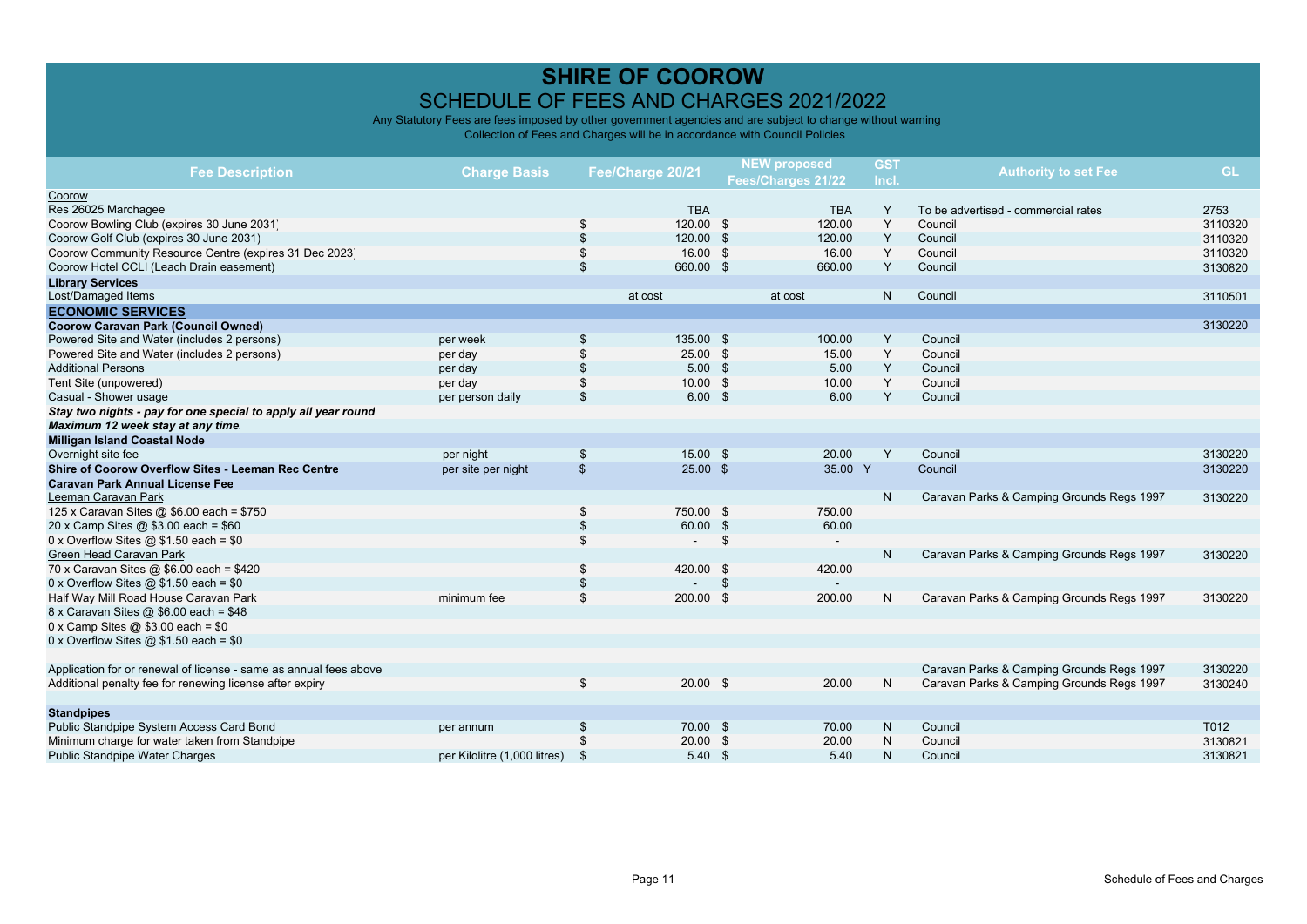| <b>Fee Description</b>                                                                                                                                                                                                                                      | <b>Charge Basis</b> |                | Fee/Charge 20/21 | <b>NEW proposed</b><br>Fees/Charges 21/22 | <b>GST</b><br>Incl. | <b>Authority to set Fee</b>                         | <b>GL</b> |
|-------------------------------------------------------------------------------------------------------------------------------------------------------------------------------------------------------------------------------------------------------------|---------------------|----------------|------------------|-------------------------------------------|---------------------|-----------------------------------------------------|-----------|
| <b>Building Fees</b>                                                                                                                                                                                                                                        |                     |                |                  |                                           |                     |                                                     |           |
| Building Permit Fee - Class 1 or 10 building or incidental structure                                                                                                                                                                                        |                     |                |                  |                                           |                     |                                                     | 3130320   |
| Percentage of Proposed Building Cost (min. \$105 fee)                                                                                                                                                                                                       |                     |                | 0.19%            | 0.19%                                     | N                   | Building Regs 2012                                  |           |
| Building Permit Fee - Class 2 to 9 building or incidental structure                                                                                                                                                                                         |                     |                |                  |                                           |                     |                                                     |           |
| Percentage of Proposed Building Cost (min. \$105 fee)                                                                                                                                                                                                       |                     |                | 0.09%            | 0.09%                                     | N                   | Building Regs 2012                                  |           |
| Building Permit Fee - uncertified application (min. \$105 fee)                                                                                                                                                                                              |                     |                | 0.32%            | 0.32%                                     | N.                  | Building Regs 2012                                  |           |
| Demolition Permit Fee - Class 1 or 10 building or incidental structure                                                                                                                                                                                      |                     | \$             | 105.00 \$        | 110.00                                    | N                   | Building Regs 2012                                  |           |
| Demolition Permit Fee - Class 2 to 9 building or incidental structure                                                                                                                                                                                       | per storey          | \$             | 105.00 \$        | 110.00                                    | N                   | Building Regs 2012                                  |           |
| <b>Permit Extension Fee</b>                                                                                                                                                                                                                                 |                     | \$             | 105.00 \$        | 110.00                                    | N                   | Building Regs 2012                                  |           |
| Occupancy Permit Fee - for a completed building                                                                                                                                                                                                             |                     | \$             | 105.00 \$        | 110.00                                    | N.                  | Building Regs 2012                                  |           |
| Temporary Occupancy Permit Fee - for an incomplete building                                                                                                                                                                                                 |                     | \$             | 105.00 \$        | 110.00                                    | N                   | Building Regs 2012                                  |           |
| Modification/Replacement Occupancy Permit Fee                                                                                                                                                                                                               |                     | \$             | 105.00 \$        | 110.00                                    | N.                  | Building Regs 2012                                  |           |
| Occupancy Permit or Building Approval Certificate - strata scheme                                                                                                                                                                                           |                     |                |                  |                                           |                     |                                                     |           |
| (minimum \$115 fee)                                                                                                                                                                                                                                         | per strata unit     | \$             | $11.60$ \$       | 11.60                                     | N                   | Building Regs 2012                                  |           |
| Occupancy Permit for Building with Unauthorised Work                                                                                                                                                                                                        |                     |                |                  |                                           |                     |                                                     |           |
| Percentage of Proposed Building Cost (min. \$110 fee)                                                                                                                                                                                                       |                     |                | 0.18%            | 0.18%                                     | N                   |                                                     |           |
| Building Approval Certificate for Building with Unauthorised Work                                                                                                                                                                                           |                     |                |                  |                                           |                     | Building Regs 2012                                  |           |
| Percentage of Proposed Building Cost (min. \$110 fee)                                                                                                                                                                                                       |                     |                |                  | 0.38%                                     | N                   |                                                     |           |
|                                                                                                                                                                                                                                                             |                     |                | 0.38%            |                                           |                     | Building Regs 2012                                  |           |
| Application obtain a Building Standard Declaration                                                                                                                                                                                                          | per declaration     | \$             | 2,160.15 \$      | 2,160.15                                  | N                   | Building Regs 2012                                  |           |
| Building Application for use of Battery Operated Smoke Alarm                                                                                                                                                                                                | per application     | \$<br>\$       | 179.40 \$        | 179.40<br>25.00                           |                     | Building Regs 2012                                  |           |
| Swimming Pool Inspections<br>(incl re-inspection) (this fee wil be included on the Rates Notice for all properties with private swimming pools/spas) and this is regardless of the number of inspections required to achieve compliance. (Pursuant to R53 o | per year            |                | 58.45 \$         |                                           | N                   | Building Regs 2012                                  | 3130321   |
| Regulations 2012)<br>Swimming Pool re-inspection(s) and per request outside of normal<br>inspection programs. (Pursuant to s6.16(2) of the Local Government Act<br>1995), including a provision of Inspection Certificate and or new pool/spa               |                     |                |                  |                                           |                     |                                                     |           |
| build.                                                                                                                                                                                                                                                      |                     |                | New \$           | 150.00                                    | Y                   | Council                                             |           |
| <b>BCITF Levy</b>                                                                                                                                                                                                                                           |                     |                |                  |                                           |                     |                                                     |           |
| Percentage of Proposed Building Cost > \$20,000                                                                                                                                                                                                             |                     |                | 0.20%            | 0.20%                                     | N                   | Building & Construction Ind. Training Levy Act 1990 | T002      |
| <b>Building Services Levy</b>                                                                                                                                                                                                                               |                     |                |                  |                                           |                     |                                                     |           |
| re building permit $\le$ \$45,000                                                                                                                                                                                                                           |                     | \$             | 61.65 \$         | 61.65                                     | N                   | Building Act 2011 (Building Commission website)     | T014      |
| re building permit $> $45,000$                                                                                                                                                                                                                              | % value of work     |                | 0.137%           | 0.137%                                    | N                   | Building Act 2011 (Building Commission website)     | T014      |
| re demolition permit $\le$ \$45,000                                                                                                                                                                                                                         |                     | \$             | 61.65 \$         | 61.65                                     | N                   | Building Act 2011 (Building Commission website)     | T014      |
| re demolition permit > \$45,000                                                                                                                                                                                                                             | % value of work     |                | 0.137%           | 0.137%                                    | N                   | Building Act 2011 (Building Commission website)     | T014      |
| re occupancy permit / build. approval cert for unauthorised work (s51 of the<br>Act) <= $$45k$                                                                                                                                                              |                     | \$             | 123.30 \$        | 123.30                                    | N                   | Building Act 2011 (Building Commission website)     | T014      |
| re occupancy permit / build. approval cert for unauthorised work (s51 of the % value of work<br>Act) > \$45k                                                                                                                                                |                     |                | 0.274%           | 0.274%                                    | N.                  | Building Act 2011 (Building Commission website)     | T014      |
| re occupancy permit / build. Approval cert for approved building work <=<br>\$45k                                                                                                                                                                           |                     | \$             | 61.65 \$         | 61.65                                     | N                   | Building Act 2011 (Building Commission website)     | T014      |
| re occupancy permit / build. Approval cert for approved building work ><br>\$45k                                                                                                                                                                            | % value of work     | $\mathfrak{S}$ | 61.65 \$         | 61.65                                     | N                   | Building Act 2011 (Building Commission website)     | T014      |
| Footpath/Kerbing Bond (Trust)                                                                                                                                                                                                                               |                     | \$             | 500.00 \$        | 500.00                                    | N.                  | Council                                             | T007      |
|                                                                                                                                                                                                                                                             |                     |                |                  |                                           |                     |                                                     |           |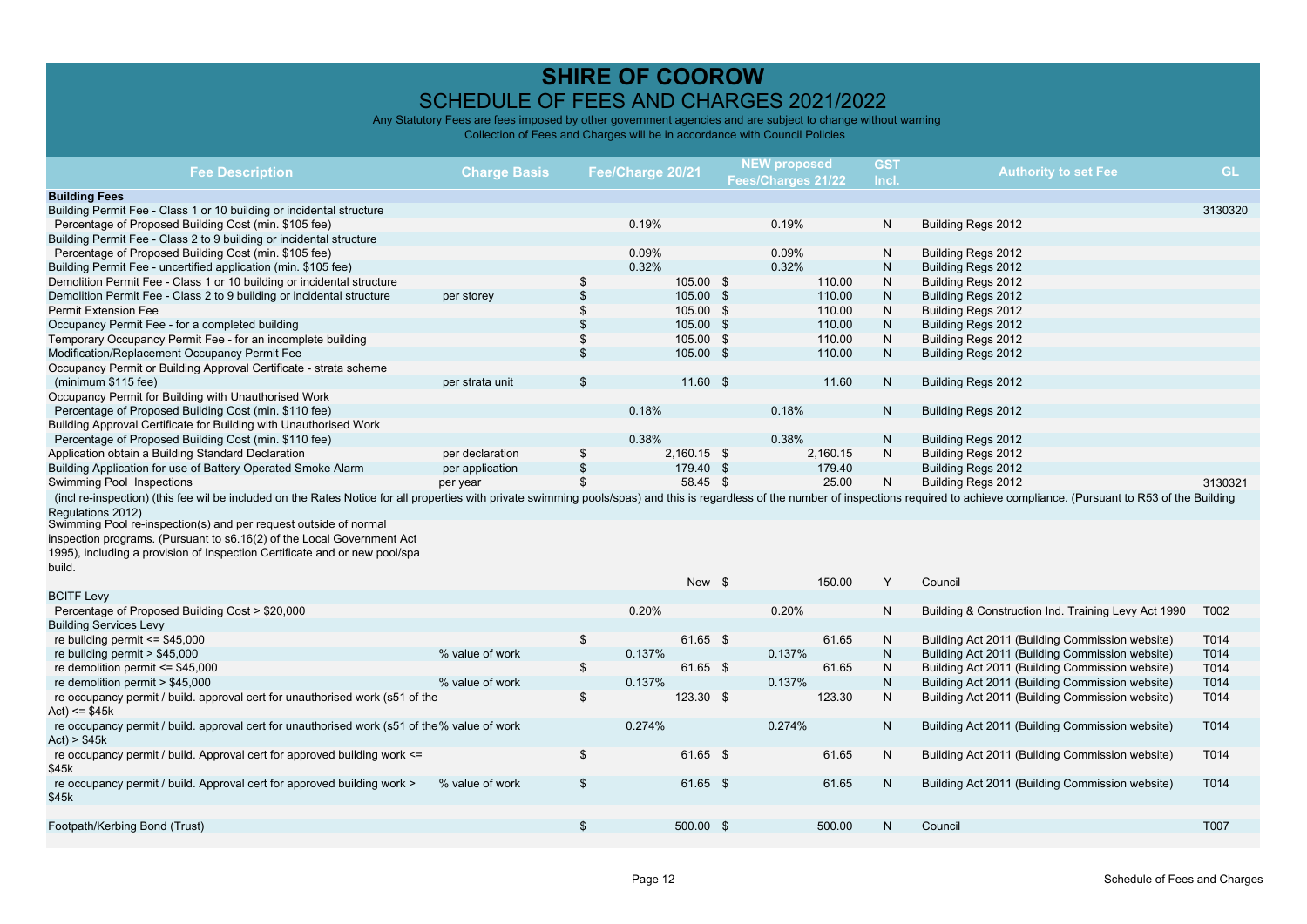|                                                                               |                     |                  |               | <b>NEW proposed</b><br>Fees/Charges 21/22 |               | <b>GST</b> |                             |  |           |
|-------------------------------------------------------------------------------|---------------------|------------------|---------------|-------------------------------------------|---------------|------------|-----------------------------|--|-----------|
| <b>Fee Description</b>                                                        | <b>Charge Basis</b> | Fee/Charge 20/21 |               |                                           |               | Incl.      | <b>Authority to set Fee</b> |  | <b>GL</b> |
| <b>OTHER PROPERTY &amp; SERVICES</b>                                          |                     |                  |               |                                           |               |            |                             |  |           |
| Private Works Charges - Hourly Plant Rates (Standard) Wet Hire Only           |                     |                  |               |                                           |               |            |                             |  |           |
|                                                                               |                     |                  |               |                                           |               |            |                             |  |           |
| Any utility vehicle (with operator)                                           | per hour            | \$               | 84.00 \$      |                                           | 95.00         | Y          | Council                     |  | 3140120   |
| <b>Bobcat</b>                                                                 | per hour            | \$               | 105.00 \$     |                                           | 110.00        | Y          | Council                     |  | 3140120   |
| D6H Dozer                                                                     | per hour            |                  | 246.00 \$     |                                           | 250.00        | Υ          | Council                     |  | 3140120   |
| Maintenance Grader                                                            | per hour            |                  | 210.00 \$     |                                           | 220.00        | Y          | Council                     |  | 3140120   |
| <b>Construction Grader</b>                                                    | per hour            |                  | 250.00 \$     |                                           | 260.00        | Y          | Council                     |  | 3140120   |
| Cat 950 Loader                                                                | per hour            |                  | 190.00 \$     |                                           | 200.00        | Y          | Council                     |  | 3140120   |
| Cat 926 Loader (coast)/Backhoe                                                | per hour            |                  | 150.00 \$     |                                           | 160.00        | Y          | Council                     |  | 3140120   |
| Tree Saw with Loader                                                          | per hour            |                  | 270.00 \$     |                                           | 280.00        | Y          | Council                     |  | 3140120   |
| <b>Backhoe</b>                                                                | per hour            |                  | 148.63 \$     |                                           | 160.00        | Υ          | Council                     |  | 3140120   |
| Semi or 8 Wheeler                                                             | per hour            |                  | 175.00 \$     |                                           | 185.00        | Y          | Council                     |  | 3140120   |
| Road Train or 8 Wheeler plus Trailer                                          | per hour            |                  | 215.00 \$     |                                           | 225.00        | Y          | Council                     |  | 3140120   |
| 4x2 Tip Trucks/Tractor/Slasher/Broom                                          | per hour            |                  | 130.00 \$     |                                           | 140.00        | Y          | Council                     |  | 3140120   |
| <b>Multi Wheel Roller</b>                                                     | per hour            |                  | 160.00 \$     |                                           | 170.00        | Y          | Council                     |  | 3140120   |
| <b>Vibrating Roller</b>                                                       | per hour            |                  | 160.00 \$     |                                           | 170.00        | Y          | Council                     |  | 3140120   |
| Works Supervisor/ Manager Works and Services                                  | per hour            | \$               | 135.00 \$     |                                           | 175.00        | Y          | Council                     |  | 3140120   |
| Portable Toilet                                                               | per day             | \$               | $50.00$ \$    |                                           | 60.00         | Y          | Council                     |  | 3140120   |
| Box Trailer, dual trailer, chain saw, compactor/pedestrian roll, cement mixer |                     |                  |               |                                           |               |            |                             |  |           |
| and non powered tools including gardening tools and ladders                   |                     |                  | not permitted |                                           | not permitted | Y          | Council                     |  |           |
| Private Works Charges - Hourly Plant Rates (Non Profit Community              |                     |                  |               |                                           |               |            |                             |  |           |
| Groups)                                                                       |                     |                  |               |                                           |               |            |                             |  |           |
| Any utility vehicle (with operator)                                           | per hour            | \$               | 79.00 \$      |                                           | 80.00         | Y          | Council                     |  | 3140120   |
| <b>Bobcat</b>                                                                 | per hour            | $\mathfrak{L}$   | 69.00 \$      |                                           | 70.00         | Υ          | Council                     |  | 3140120   |
| D6H Dozer/Construction Grader                                                 | per hour            |                  | 163.00 \$     |                                           | 165.00        | Y          | Council                     |  | 3140120   |
| <b>Construction Grader</b>                                                    | per hour            |                  | 136.33 \$     |                                           | 145.00        | Y          | Council                     |  | 3140120   |
| Maintenance Grader/Cat 950 Loader                                             | per hour            |                  | 116.00 \$     |                                           | 125.00        | Y          | Council                     |  | 3140120   |
| Cat 950 Loader                                                                | per hour            |                  | 115.83 \$     |                                           | 125.00        | Y          | Council                     |  | 3140120   |
| Cat 926 Loader (coast)                                                        | per hour            |                  | 106.00 \$     |                                           | 110.00        | Y          | Council                     |  | 3140120   |
| Tree Saw with Loader                                                          | per hour            |                  | 168.00 \$     |                                           | 170.00        | Y          | Council                     |  | 3140120   |
| <b>Backhoe</b>                                                                | per hour            |                  | $90.00$ \$    |                                           | 95.00         | Y          | Council                     |  | 3140120   |
| Semi or 8 Wheeler                                                             | per hour            |                  | 175.00 \$     |                                           | 180.00        | Y          | Council                     |  | 3140120   |
| Road Train or 8 Wheeler plus Trailer                                          | per hour            |                  | 215.00 \$     |                                           | 220.00        | Y          | Council                     |  | 3140120   |
| 4x2 Tip Trucks                                                                | per hour            |                  | 74.00 \$      |                                           | 75.00         | Υ          | Council                     |  | 3140120   |
| Tractor/Slasher/Broom /Vibrating Roller                                       | per hour            |                  | 89.00 \$      |                                           | 90.00         | Y          | Council                     |  | 3140120   |
| Multi Wheel Roller                                                            | per hour            |                  | 89.00 \$      |                                           | 90.00         | Y          | Council                     |  | 3140120   |
| <b>Vibrating Roller</b>                                                       | per hour            |                  | 89.18 \$      |                                           | 95.00         | Y          | Council                     |  | 3140120   |
| Works Supervisor/ Manager Works and Services                                  | per hour            | \$               | 89.00 \$      |                                           | 90.00         | Y          | Council                     |  | 3140120   |
| Portable Toilet                                                               | per day             | \$               | 42.00 \$      |                                           | 45.00         | Y          | Council                     |  | 3140120   |
| Box Trailer, dual trailer, chain saw, compactor/pedestrian roll, cement mixer |                     |                  |               |                                           |               |            |                             |  |           |
| and non powered tools including gardening tools and ladders                   |                     |                  | not permitted |                                           | not permitted | Y          | Council                     |  |           |